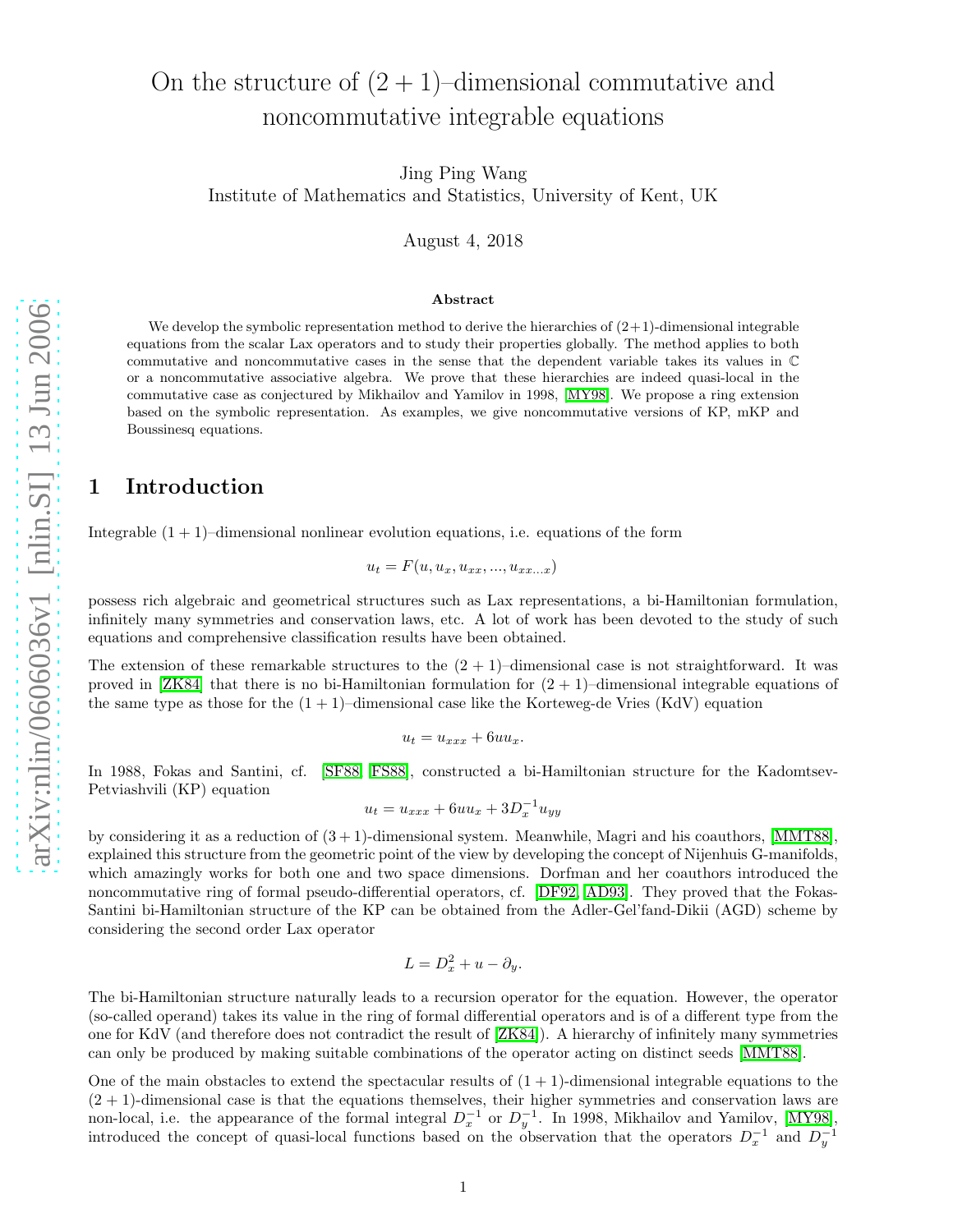never appear alone but always in pairs like  $D_x^{-1}D_y$  and  $D_y^{-1}D_x$  for all known integrable equations and their hierarchies of symmetries and conservation laws, which enables them to extend the symmetry approach of testing integrability [\[MSS91\]](#page-15-5) to the  $(2 + 1)$ -dimensional case.

In this paper, we develop the symbolic representation method to produce hierarchies of  $(2 + 1)$ -dimensional integrable equations from scalar Lax operators and to study their properties globally. The method applies both to the commutative and noncommutative case in the sense that the dependent variable takes its values in C or in a noncommutative associative algebra. We prove that these hierarchies are indeed quasi-local in the commutative case as conjectured by Mikhailov and Yamilov in 1998, [\[MY98\]](#page-15-0). This concept of quasi-locality has to be extended in the noncommutative case. Here we propose a ring extension based on the symbolic representation. As examples, we give noncommutative versions of the KP, mKP and Boussinesq equations.

# <span id="page-1-1"></span>2 Quasi-local polynomials and symbolic representation

The symbolic method was introduced by Gel'fand and Dikii in 1975 [\[GD75\]](#page-15-6). However, its basic idea can be dated back to the middle of 19th century. Recently, we successfully applied this method to the classification of both commutative and noncommutative  $(1 + 1)$ -dimensional homogeneous evolution equations in a series of papers, cf. [\[SW98,](#page-15-7) [BSW98,](#page-15-8) [OW00\]](#page-15-9). With the help of number theory, it enables us to give a global description of their integrable hierarchies [\[Wan98\]](#page-16-1). The symbolic method is also powerful in dealing with differential (cf. [\[SW02\]](#page-16-2)) and pseudo-differential (cf. [\[MN02\]](#page-15-10)) operators. The authors of [\[MN02\]](#page-15-10) generalised the standard symmetry approach [\[MSS91\]](#page-15-5) and made it suitable for the study of nonlocal and non–evolutionary equations, see also [\[MNW06\]](#page-15-11).

In this section, we'll extend the symbolic method to the case of two spatial variables x and y. For simplicity, we restrict our attention to a single dependent variable  $u$ . Extensions to several independent variables and dependent variables are straightforward.

### 2.1 Quasi-local polynomials

We begin with basic definitions and notations of the ring of commutative and non-commutative differential polynomials. The derivatives of dependent variable u with respect to its independent variables x and y are denoted by  $u_{ij} = \partial_x^i \partial_y^j u$ . For smaller i and j, we sometimes write the indices out explicitly, that is  $u_{xxy}$  and u instead of  $u_{21}$  and  $u_{00}$ . A differential monomial takes the form

$$
u_{i_1j_1}u_{i_2j_2}\cdots u_{i_kj_k}.
$$

We call k the degree of the monomial. We let  $\mathcal{U}^k$  denote the set of differential polynomials of degree k. The ring of differential polynomials is denoted by  $\mathcal{U} = \bigoplus_{k \geq 1} \mathcal{U}^k$ . Notice that  $1 \notin \mathcal{U}$  and it is a differential ring with total x-derivation and  $y$ -derivation

$$
D_x = \sum_{i=0}^{+\infty} \sum_{j=0}^{+\infty} u_{i+1,j} \frac{\partial}{\partial u_{ij}} \quad \text{and} \quad D_y = \sum_{i=0}^{+\infty} \sum_{j=0}^{+\infty} u_{i,j+1} \frac{\partial}{\partial u_{ij}}.
$$

The ring  $U$  is commutative if the dependent variable u takes its values in a commutative algebra, for example the ring of smooth functions in  $x$  and  $y$ . Let us denote

$$
\Theta = D_x^{-1} D_y, \qquad \Theta^{-1} = D_y^{-1} D_x. \tag{1}
$$

The concept of **quasi-local (commutative)** polynomials  $\mathcal{U}(\Theta)$  was introduced in [\[MY98\]](#page-15-0) to test integrability of a given equation. To define it, we consider a sequence of extensions of U. Let  $\Theta U = {\Theta f : f \in U}$  and  $\Theta^{-1}\mathcal{U} = {\Theta^{-1}f : f \in \mathcal{U}}$ . We define  $\mathcal{U}_0(\Theta) = \mathcal{U}$  and  $\mathcal{U}_k(\Theta)$  is the ring closure of the union

$$
\mathcal{U}_{k-1}(\Theta) \cup \Theta \mathcal{U}_{k-1}(\Theta) \cup \Theta^{-1} \mathcal{U}_{k-1}(\Theta).
$$

Here the index k indicates the maximal depth of nesting the operator  $\Theta^{\pm 1}$  in the expression. Clearly, we have  $U_{k-1}(\Theta) \subset U_k(\Theta)$ . We now define  $\mathcal{U}(\Theta) = \lim_{k \to \infty} \mathcal{U}_k(\Theta)$ . However, for a given  $f \in \mathcal{U}(\Theta)$ , there exists k such that  $f \in \mathcal{U}_k(\Theta)$ . The extension  $\mathcal{U}(\Theta)$  has a natural gradation according to the number of u and its derivatives

<span id="page-1-0"></span>
$$
\mathcal{U}(\Theta) = \bigoplus_{l \geq 1} \mathcal{U}^l(\Theta), \quad \mathcal{U}^p(\Theta) \cdot \mathcal{U}^q(\Theta) \in \mathcal{U}^{p+q}(\Theta).
$$

Note that  $\mathcal{U}_k(\Theta)$  is not invariant under transformation of variables. For example, a simple transformation

$$
x' = x + y, \qquad y' = y \tag{2}
$$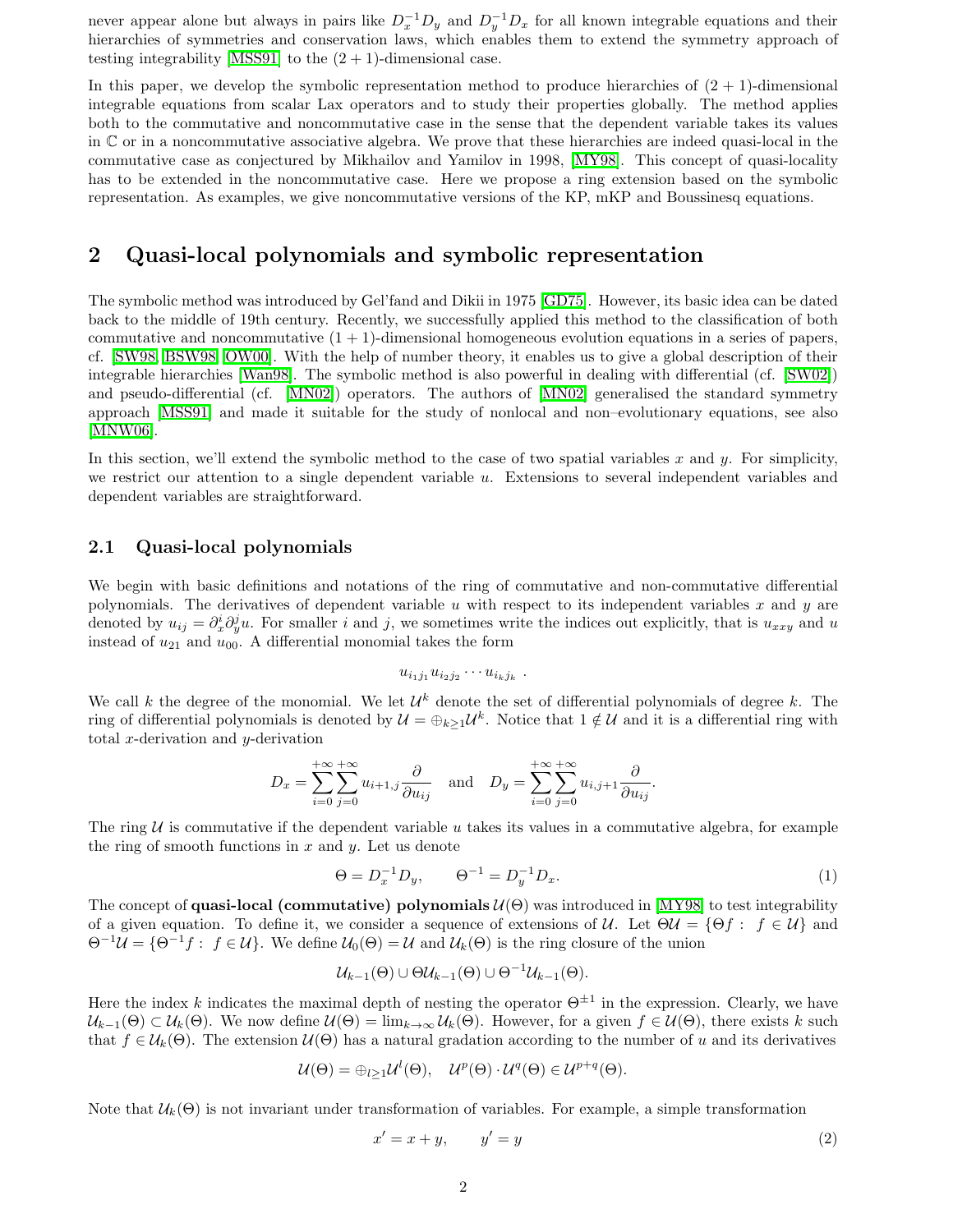transforms  $\Theta = D_{x'}^{-1} D_{y'} \mapsto 1 - \Theta = 1 - D_x^{-1} D_y$ . Hence  $\Theta^{-1} \mapsto (1 - \Theta)^{-1}$ , which is not in  $\mathcal{U}_k(\Theta)$ .

If u takes its value in a noncommutative associative algebra, the ring  $\mathcal U$  is noncommutative. Typical examples are the algebras of  $n \times n$  matrices and Clifford algebras (see [\[OS98\]](#page-15-12) for more examples and noncommutative  $(1+1)$ -dimensional integrable evolution equations). For any element f, g and h in a noncommutative associative algebra, we use the notation

$$
L_f(g) = fg, \qquad R_f(g) = gf \tag{3}
$$

for the operators of left and right multiplication and

<span id="page-2-2"></span>
$$
C_f(g) = L_f(g) - R_f(g) = fg - gf
$$
\n(4)

for the commutator (notation  $ad_f$  is also commonly used). It is a derivation since it satisfies the Leibniz rule:  $C_f(gh) = C_f(g)h + gC_f(h).$ 

So far there is no proper extension from noncommutative differential polynomials to quasi-local noncommutative polynomials, mainly because the study of noncommutative  $(2 + 1)$ -dimensional integrable equations is a new and challenging topic. We can take the corresponding extension of  $\mathcal{U}(\Theta)$  as the starting point. However, this turns out to be too restrictive. This will be discussed further in Section [4.2.](#page-10-0)

### 2.2 Symbolic representation

The basic idea of the symbolic representation is to replace  $u_{ij}$  by  $u\xi^i\eta^j$ , where  $\xi$  and  $\eta$  are symbols. Now the total differentiation with respect to x, that is, mapping  $u_{ij}$  to  $u_{i+1,j}$ , is replaced by multiplication with  $\xi$ , as in the Fourier transform. Similarly, the total differentiation with respect to y mapping  $u_{ij}$  to  $u_{i,j+1}$ , is replaced by multiplication with η. For higher degree terms with multiple u's, one uses different symbols to denote each of them. Its symbolic representation depends on where  $u$  takes its value, i.e. whether it is commutative or not. For example, the noncommutative binomial  $u_{ij}u_{kl}$  has symbolic representation  $u^2 \xi_1^i \eta_1^j \xi_2^k \eta_2^l$ . In the commutative case, one has  $u_{ij}u_{kl} = u_{kl}u_{ij}$ . We therefore need to average its symbolic representation over the permutation group  $\Sigma_2$  so that  $u_{ij}u_{kl}$  and  $u_{kl}u_{ij}$  have the same symbolic form. So the symbolic representation of  $u_{ij}u_{kl}$  is  $u^2$  $\frac{u^2}{2}(\xi_1^i\eta_1^j\xi_2^k\eta_2^l + \xi_2^i\eta_2^j\xi_1^k\eta_1^l)$ . Symmetrisation makes the symbol representation of monomials unique.

Let  $\mathcal{A}^k$  be the space of algebraic polynomials f in 2k variables,  $\xi_i$  and  $\eta_i$ , where  $i = 1, \dots, k$ .

The symbolic representation defines a linear isomorphism between the space  $\mathcal{U}^k$  of (non)-commutative differential polynomials of degree k and the space  $\mathcal{A}^k$ . It is uniquely defined by its action on monomials.

Definition 1. The symbolic representation of a differential monomial is defined as

$$
u_{i_1,j_1}u_{i_2,j_2}\cdots u_{i_k,j_k} \longmapsto \left\{ \begin{array}{ll} u^k\xi_1^{i_1}\eta_1^{j_1}\xi_2^{i_2}\eta_2^{j_2}\cdots\xi_k^{i_k}\eta_k^{j_k}, & \text{(noncommutative)}; \\ \frac{u^k}{k!}\sum_{\sigma\in\Sigma_k}\xi_{\sigma(1)}^{i_1}\eta_{\sigma(1)}^{j_1}\cdots\xi_{\sigma(k)}^{i_k}\eta_{\sigma(k)}^{j_k}, & \text{(commutative)}. \end{array} \right.
$$

There are two parts in the symbolic representation of a monomial: the first part,  $u^k$ , indicating its degree; the second part being in  $\mathcal{A}^k$ . The symbols of Gel'fand and Dikii only contain the second part. We emphasise that the first part is very important in dealing with the monomials  $u^l$  the case of several noncommutative dependent variables.

In general, we denote the symbolic representation of  $P \in \mathcal{U}^k$ , whether it is commutative or not, by  $\hat{P}$  and  $Q \in \mathcal{U}^l$  by  $\hat{Q}$ . The multiplication of P and Q corresponds to the symbol

$$
\widehat{PQ}(\xi_1, \eta_1, \cdots, \xi_k, \eta_k, \xi_{k+1}, \eta_{k+1}, \cdots, \xi_{k+l}, \eta_{k+l}) = \widehat{P}(\xi_1, \eta_1, \cdots, \xi_k, \eta_k) \widehat{Q}(\xi_{k+1}, \eta_{k+1}, \cdots, \xi_{k+l}, \eta_{k+l});
$$
(5)

<span id="page-2-1"></span><span id="page-2-0"></span>when  $P$  and  $Q$  are commutative differential polynomials, the right-hand side needs to be symmetrised

$$
\widehat{PQ}(\xi_1, \eta_1, \cdots, \xi_k, \eta_k, \xi_{k+1}, \eta_{k+1}, \cdots, \xi_{k+l}, \eta_{k+l})
$$
\n
$$
= \frac{1}{(k+l)!} \sum_{\sigma \in \Sigma_{k+l}} \widehat{P}(\xi_{\sigma(1)}, \eta_{\sigma(1)}, \cdots, \xi_{\sigma(k)}, \eta_{\sigma(k)}) \widehat{Q}(\xi_{\sigma(k+1)}, \eta_{\sigma(k+1)}, \cdots, \xi_{\sigma(k+l)}, \eta_{\sigma(k+l)}).
$$
\n(6)

The total derivatives  $D_x$  and  $D_y$  have the following representations:

$$
\widehat{D_x P}(\xi_1, \eta_1, \xi_2, \eta_2, \cdots, \xi_k, \eta_k) = (\xi_1 + \cdots + \xi_k) \hat{P}(\xi_1, \eta_1, \xi_2, \eta_2, \cdots, \xi_k, \eta_k);
$$
  

$$
\widehat{D_y P}(\xi_1, \eta_1, \xi_2, \eta_2, \cdots, \xi_k, \eta_k) = (\eta_1 + \cdots + \eta_k) \hat{P}(\xi_1, \eta_1, \xi_2, \eta_2, \cdots, \xi_k, \eta_k).
$$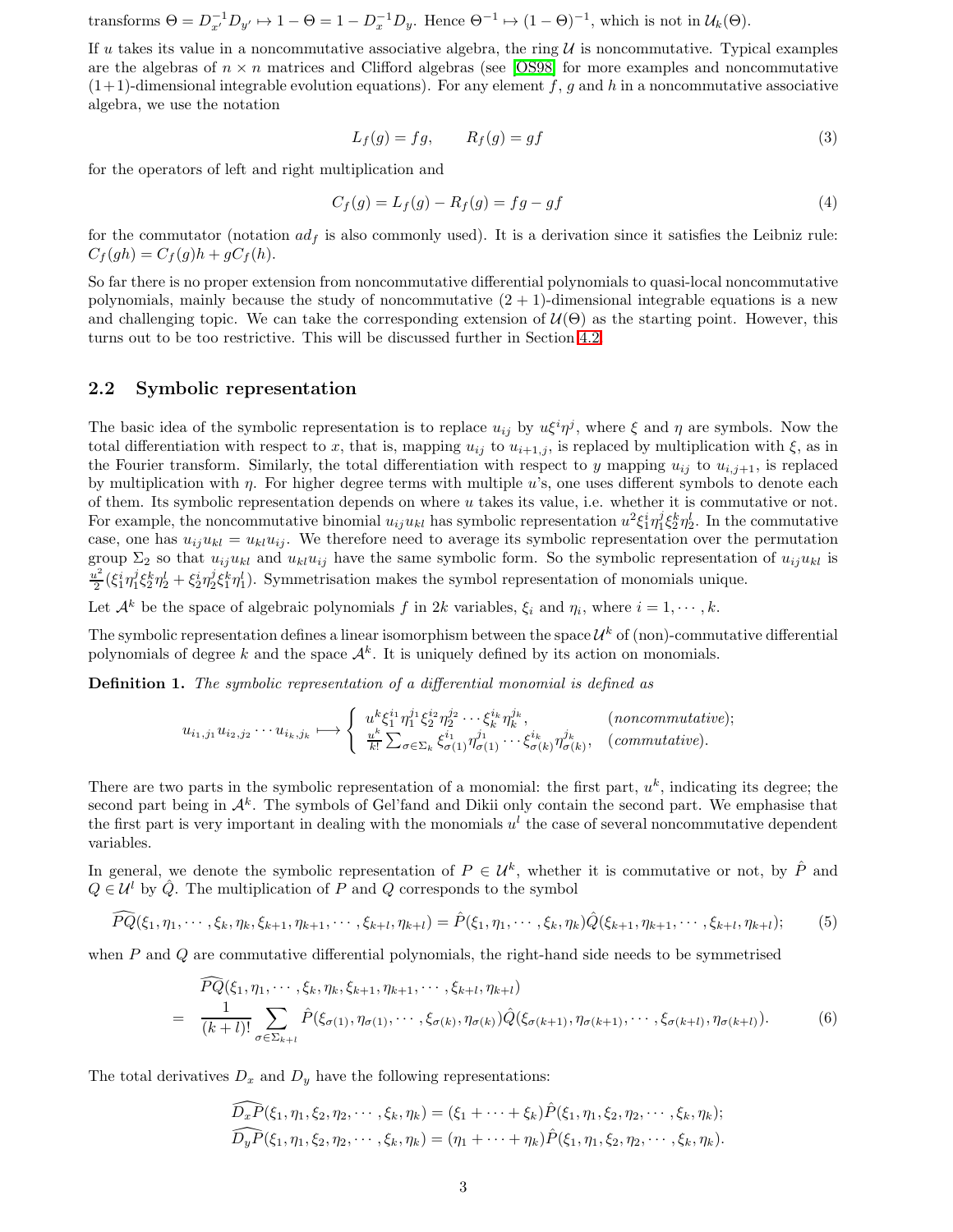Naturally, the actions of  $\Theta = D_x^{-1} D_y$  and  $\Theta^{-1}$  on  $P \in \mathcal{U}^k$  can be represented as

$$
\widehat{\Theta P}(\xi_1, \eta_1, \xi_2, \eta_2, \cdots, \xi_k, \eta_k) = \frac{\xi_1 + \cdots + \xi_k}{\eta_1 + \cdots + \eta_k} \widehat{P}(\xi_1, \eta_1, \xi_2, \eta_2, \cdots, \xi_k, \eta_k);
$$
  

$$
\widehat{\Theta^{-1} P}(\xi_1, \eta_1, \xi_2, \eta_2, \cdots, \xi_k, \eta_k) = \frac{\eta_1 + \cdots + \eta_k}{\xi_1 + \cdots + \xi_k} \widehat{P}(\xi_1, \eta_1, \xi_2, \eta_2, \cdots, \xi_k, \eta_k).
$$

Similar to the multiplication of  $P$  and  $Q$ , we have

**Definition 2.** Let  $P \in \mathcal{U}^k$  and  $Q \in \mathcal{U}^l$ . Then

$$
\widehat{P\Theta Q} = \hat{P}(\xi_1, \eta_1, \cdots, \xi_k, \eta_k) \frac{\xi_{k+1} + \cdots + \xi_{k+l}}{\eta_{k+1} + \cdots + \eta_{k+l}} \hat{Q}(\xi_{k+1}, \eta_{k+1}, \cdots, \xi_{k+l}, \eta_{k+l}).
$$

When P and Q are commutative differential polynomials, the right-hand side needs to be symmetrised.

In the same way, we can uniquely define the symbol of  $P\Theta^{-1}Q$ . Together with the multiplication rule [\(5\)](#page-2-0) or [\(6\)](#page-2-1), we have now completely determined the symbolic representations of the elements in  $\mathcal{U}_1(\Theta)$ . By induction, we can define the symbolic representation of any element in  $U(\Theta)$ , which is a rational function with its denominator being the products of the linear factors. The expression of the denominator uniquely determines how the operator  $\Theta^{\pm 1}$  is nested.

**Example 1.** The expressions  $u^3 \xi_1 \frac{\eta_2 + \eta_3}{\xi_2 + \xi_3} \frac{\xi_3}{\eta_3}$  and  $u^3 \xi_1 \frac{\eta_2}{\xi_2} \frac{\xi_3}{\eta_3}$  are the symbolic representations of  $u_x \Theta(u\Theta^{-1}u) \in$  $\mathcal{U}_2(\Theta)$  and  $u_x(\Theta u)\Theta^{-1}u \in \mathcal{U}_1(\Theta)$  respectively.

Let us define the symbolic representations of pseudo-differential operators motivated by their Fourier transforms. First we assign a special symbol X to the operator  $D_x$ . Its formal inverse  $D_x^{-1}$  has the symbol  $\frac{1}{X}$ . Then we have the following rules for  $f \in \mathcal{U}^k(\Theta)$  with symbol  $\hat{f}$  and  $g \in \mathcal{U}^l(\Theta)$  with symbol  $\hat{g}$ :

$$
X\circ \hat{f}(\xi_1,\eta_1,\ldots,\xi_k,\eta_k)=(\xi_1+\cdots+\xi_k+X)\hat{f}(\xi_1,\eta_1,\ldots,\xi_k,\eta_k),
$$

which represents the Leibniz rule  $D_x \circ f = D_x(f) + f \circ D_x$ ; and the composition rule

$$
\hat{f}X^{p} \circ \hat{g}X^{q} = \hat{f}(\xi_{1}, \eta_{1}, \ldots, \xi_{k}, \eta_{k})(\xi_{k+1} + \cdots + \xi_{k+l} + X)^{p}\hat{g}(\xi_{k+1}, \eta_{k+1}, \ldots, \xi_{k+l}, \eta_{k+l})X^{q}.
$$

This composition rule is valid for both positive and negative powers p and q. For positive powers, it is a polynomial of X. For negative powers, one can expand it at  $X = \infty$  to identify it.

**Example 2.** The symbol of  $D_x^{-1}u$  is  $\frac{u}{X+\xi}$  if we assign  $\xi$  as the symbol for u. Then in the noncommutative case we have

$$
D_x^{-1}uD_x^{-1}u = u^2D_x^{-2} - (2uu_x + u_xu)D_x^{-3} + (3uu_{xx} + 3u_x^2 + u_{xx}u)D_x^{-4} + \cdots
$$

Symbolically, we can compute it by

$$
\frac{u}{X+\xi} \circ \frac{u}{X+\xi} = \frac{u^2}{(X+\xi_1+\xi_2)(X+\xi_2)} = u^2(\frac{1}{X^2} - \frac{\xi_1+2\xi_2}{X^3} + \frac{\xi_1^2+3\xi_1\xi_2+3\xi_2^2}{X^4} + \cdots).
$$

To extend the symbolic representation from one dependent variable to several noncommutative dependent variables is straightforward. We need to assign new symbols for each of them such as assigning  $\xi^{(1)}, \eta^{(1)}$  for u and  $\xi^{(2)}$ ,  $\eta^{(2)}$  for v and so on. As one can imagine, the abstract formulas for arbitrary n dependent variables get very long and it is difficult to present them in a compact way. We have no problems in handling small  $n$  or given expressions.

**Example 3.** The symbolic representation of  $u_xv_y$  is  $uv\xi^{(1)}\eta^{(2)}$  and that of  $v_yu_x$  is  $vu\xi^{(1)}\eta^{(2)}$ .

Notice that the only difference in the symbolic representations for  $u_xv_y$  and  $v_yu_x$  is uv instead of vu, that is, the non–commutativity of dependent variables lies in the first part of the symbolic representation indicating the degree of the expression.

# <span id="page-3-0"></span>3 Lax formulation of  $(2 + 1)$ –dimensional integrable equations

In this section, we give a short description of construction of  $(2+1)$ -dimensional integrable equations from a given scalar Lax operator based on the well-known Sato approach. For details, see the recent books [\[BS01,](#page-15-13) [Kup00\]](#page-15-14) and related references in them.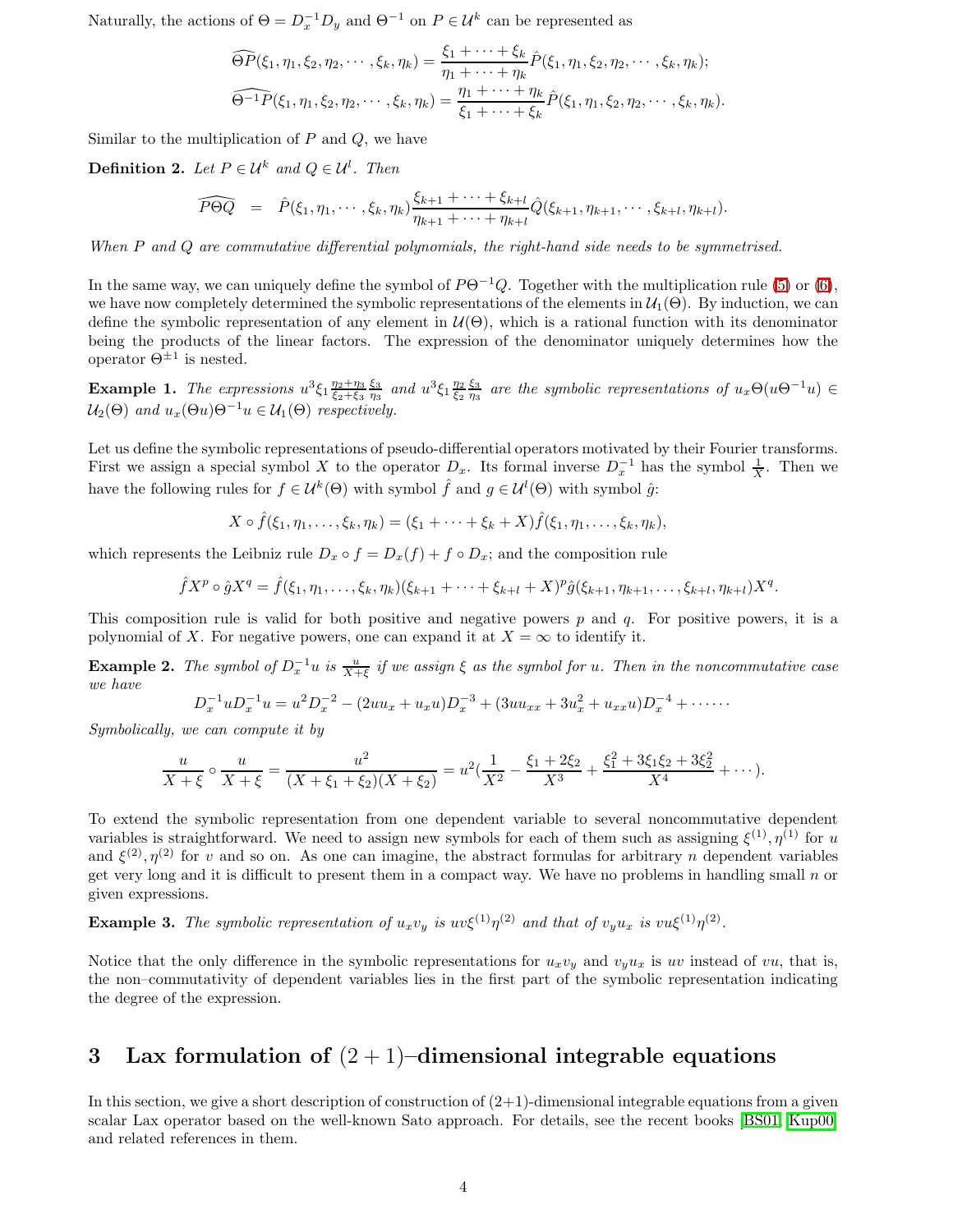Consider an m-th order formal pseudo-differential operator

$$
A = a_m D_x^m + a_{m-1} D_x^{m-1} + \dots + a_0 + a_{-1} D_x^{-1} + \dots, \quad m \ge 0,
$$

where the coefficients  $a_k$  are functions of x and  $D_x^{-1}$  is the formal inverse of the total x-derivative  $D_x$ . Here the functions  $a_k$  take their values in commutative (for instance complex numbers  $\mathbb{C}$ ) or noncommutative (for instance the algebra of  $n \times n$  matrices) associative algebras.

To define the product of two pseudo-differential operators requires the action of differential operator  $D_x^n$  on a multiplication operator  $f$  (given by a function of  $x$ ):

$$
D_x^n \circ f = \sum_{i \ge 0} \frac{n(n-1)\cdots(n-i+1)}{i!} (D_x^i f) D_x^{n-i}
$$

Let the commutator be the bracket on the set of pseudo-differential operators. Thus, the set of pseudo-differential operators forms a Lie algebra. For an integer  $k < m$ , we introduce notations:

$$
A_{\geq k} = a_m D_x^m + a_{m-1} D_x^{m-1} + \dots + a_k D_x^k
$$
  

$$
A_{< k} = A - A_{\geq k} = a_{k-1} D_x^{k-1} + \dots
$$

When  $k \in \{0,1\}$ , the Lie algebra decomposes as a direct sum of two subalgebras in both commutative and noncommutative cases. We denote the projections onto these subalgebras by  $\mathcal{P}_{\pm}$ . Such decompositions are naturally related with integrability and lead to admissible scalar Lax operators for  $(1 + 1)$ -dimensional Lax dynamics (cf. [\[Bla98\]](#page-15-15) pp. 270 for commutative case), namely

$$
k = 0: \quad \tilde{L} = D_x^n + u^{(n-2)} D_x^{n-2} + u^{(n-3)} D_x^{n-3} + \dots + u^{(0)}, \quad n \ge 2;
$$
\n
$$
k = 1: \quad \tilde{L} = D_x^n + u^{(n-1)} D_x^{n-1} + u^{(n-2)} D_x^{n-2} + \dots + u^{(0)} + D_x^{-1} u^{(-1)}, \quad n \ge 2;
$$

where  $u^{(i)}$  are functions of a spatial variable x.

We know every pseudo-differential operator of order  $n > 0$  has an *n*-th root. This allows us to define the fractional powers  $\tilde{L}^{\frac{i}{n}}$ ,  $i \in \mathbb{N}$ . Let  $\tilde{B}_i = \mathcal{P}_+(\tilde{L}^{\frac{i}{n}})$ . For each choice of i, we introduce a different time variable  $t_i$ . Thus, the flows defined by

$$
\frac{\partial \tilde{L}}{\partial t_i} = [B_i, \tilde{L}], \quad i \in \mathbb{N}
$$

commute, [\[GD76\]](#page-15-16).

This setting up can be generalised into the  $(2+1)$ -dimensional case as follows: An m-th order pseudo-differential operator of two spatial variables is of the form

$$
H = -D_y + a_m D_x^m + a_{m-1} D_x^{m-1} + \dots + a_0 + a_{-1} D_x^{-1} + \dots, \quad m \ge 0,
$$

where coefficients  $a_k$  are functions of x, y and for an integer  $k < m$ , we split into

$$
H_{\geq k} = a_m D_x^m + a_{m-1} D_x^{m-1} + \dots + a_k D_x^k
$$
  

$$
H_{< k} = H - H_{\geq k} = -D_y + a_{k-1} D_x^{k-1} + \dots
$$

Similar to  $(1 + 1)$ -dimensional case, this operator algebra decomposes as a direct sum of two subalgebras in both commutative and noncommutative cases when  $k \in \{0,1\}$ . The admissible types of scalar Lax operators for the case of  $(2 + 1)$  dimensions are  $L - D_y$ , i.e.

**a.** 
$$
k = 0
$$
:  $L = D_x^n + u^{(n-2)}D_x^{n-2} + u^{(n-3)}D_x^{n-3} + \cdots + u^{(0)} - D_y, \quad n \ge 2$ ;  
\n**b.**  $k = 1$ :  $L = D_x^n + u^{(n-1)}D_x^{n-1} + u^{(n-2)}D_x^{n-2} + \cdots + u^{(0)} + D_x^{-1}u^{(-1)} - D_y, \quad n \ge 2$ ;  
\n**c.**  $k = 1$ :  $L = u^{(0)} + D_x^{-1}u^{(-1)} - D_y$ ;

where  $u^{(i)}$  are functions of two spatial variables x, y. We often use  $u, v, w, \cdots$  in the examples. When  $n = 1$ for case **b**, we have  $L = D_x + u^{(0)} + D_x^{-1}u^{(-1)} - D_y$ , which can be transformed into case **c** by transformation [\(2\)](#page-1-0). Therefore, we exclude it from our consideration.

Let  $S = D_x + a_0 + a_{-1}D_x^{-1} + \cdots$ . For any operator L as listed in cases **a**, **b** and **c**, the relation

<span id="page-4-0"></span>
$$
[S, L] := SL - LS = 0,\t\t(7)
$$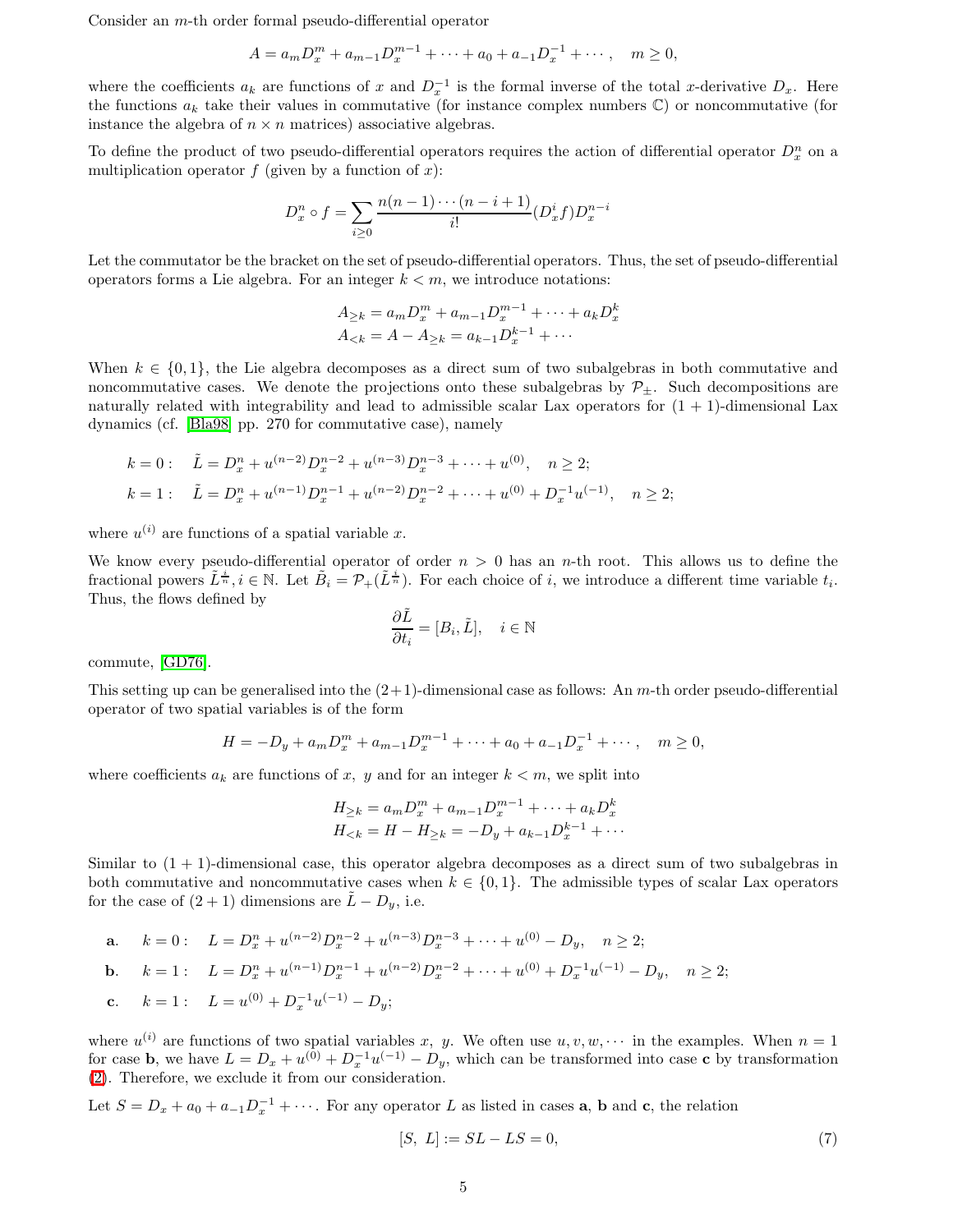uniquely determines the operator S by taking the integration constants as zero. Furthermore, we have  $[S^n, L] =$ 0 for any  $n \in \mathbb{N}$ . For each choice of i, we introduce a different time variable  $t_i$  and define the Lax equation by

<span id="page-5-0"></span>
$$
\frac{\partial L}{\partial t_i} = [S^i_{\geq k}, L],\tag{8}
$$

<span id="page-5-1"></span>where k is determined by the operator L as listed in cases  $a, b$  and  $c$ .

**Theorem 1.** For the operator S uniquely determined as above by  $(7)$ , the flows defined by Lax equations  $(8)$ commute, that is,  $\partial_{t_i} \partial_{t_i} L = \partial_{t_i} \partial_{t_i} L$ .

Proof. Using Lax equations, we have

$$
\partial_{t_j}\partial_{t_i}L = [\partial_{t_j}S^i_{\geq k}, L] + [S^i_{\geq k}, \partial_{t_j}L] = [\partial_{t_j}S^i_{\geq k}, L] + [S^i_{\geq k}, [S^j_{\geq k}, L]]
$$

Hence

$$
\partial_{t_j}\partial_{t_i}L - \partial_{t_i}\partial_{t_j}L = [\partial_{t_j}S^i_{\geq k} - \partial_{t_i}S^j_{\geq k} - [S^j_{\geq k}, S^i_{\geq k}], L].
$$

Meanwhile, from formula [\(7\)](#page-4-0), we get

$$
[\partial_{t_i} S, L] = -[S, \partial_{t_i} L] = -[S, [S^i_{\geq k}, L]] = [[S^i_{\geq k}, S], L]
$$

implying

$$
\partial_{t_i} S = [S^i{}_{\geq k}, S]. \tag{9}
$$

Thus

$$
\partial_{t_j} S^i_{\geq k} - \partial_{t_i} S^j_{\geq k} - [S^j_{\geq k}, S^i_{\geq k}] \n= (\partial_{t_j} S^i)_{\geq k} - (\partial_{t_i} S^j)_{\geq k} - [S^j_{\geq k}, S^i_{\geq k}] = [S^j_{\geq k}, S^i]_{\geq k} - [S^i_{\geq k}, S^j]_{\geq k} - [S^j_{\geq k}, S^i_{\geq k}] \n= -[S^j_{\leq k}, S^i_{\geq k} + S^i_{\leq k}]_{\geq k} - [S^i_{\geq k}, S^j_{\geq k} + S^j_{\leq k}]_{\geq k} - [S^j_{\geq k}, S^i_{\geq k}] = -[S^j_{\leq k}, S^i_{\leq k}]_{\geq k} \n= 0.
$$

<span id="page-5-2"></span>This leads to  $\partial_{t_i}\partial_{t_i}L = \partial_{t_i}\partial_{t_j}L$ . ◇

Remark 1. In the commutative case, there is one more admissible type of scalar Lax operator, that is,

$$
k = 2: \quad L = u^{(n)^n} D_x^n + u^{(n-1)} D_x^{n-1} + u^{(n-2)} D_x^{n-2} + \dots + u^{(0)} + D_x^{-1} u^{(-1)} + D_x^{-2} u^{(-2)} - D_y.
$$

Theorem [1](#page-5-1) is also valid for this type by taking  $S = u^{(n)}D_x + a_0 + a_{-1}D_x^{-1} + \cdots$  instead.

<span id="page-5-3"></span>**Example 4.** Consider the Lax operator  $L = u^2 D_x^2 + v D_x + w + D_x^{-1} p + D_x^{-2} q - D_y$ , where all dependent variables take their values in  $\mathbb C$ . Using formula [\(7\)](#page-4-0), we have  $S = uD_x + a_0 + a_{-1}D_x^{-1} + \cdots$  with

$$
a_0 = -\frac{1}{2}(u_x - \frac{v}{u} + \Theta \frac{1}{u})
$$
  
\n
$$
a_{-1} = \frac{1}{8}(2u_{xx} - \frac{u_x^2}{u} - \frac{2v_x}{u} + \frac{4u_xv}{u^2} - \frac{v^2}{u^3} - \frac{4u_y}{u^2} + \frac{2}{u}D_x^{-1}D_y\frac{v}{u^2} + \frac{4w}{u} - \frac{2}{u}\Theta(\frac{1}{u}\Theta \frac{1}{u}) + \frac{1}{u}(\Theta \frac{1}{u})^2).
$$

and  $S^1_{\geq 2} = 0$ ,  $S^2_{\geq 2} = u^2 D_x^2$ ,  $S^3_{\geq 2} = u^3 D_x^3 + 3u^2 (u_x + a_0) D_x^2$ . By the Lax equation, we obtain

$$
\left\{\begin{array}{l} u_{t_3}=\frac{1}{4}(u^3u_{xxx}-6u_y\Theta^{\frac{1}{u}}-3u(\Theta^{\frac{1}{u}}_uy)+3u^2v_{xx}+3u^2w_x+3v_y+3vv_x-3\frac{u_x}{u}v^2-6(uv)_x\Theta^{\frac{1}{u}}_u)\\ v_{t_3}=u^3v_{xxx}+3u^2(w_{xx}+up_x+u_xp+(v_{xx}+2w_x)(u_x+a_0))\\ w_{t_3}=u^3w_{xxx}+3u^2(w_{xx}+p_x)(u_x+a_0)+3p(u^2a_0)_x+3u^2(uq_x-2u_xp_x+2u_xq)\\ p_{t_3}=(u^3p)_{xxx}-3\left([u^2(u_xp+a_0p+q)]_{xx}+2[u^2q(u_x+a_0)]_x\right)\\ q_{t_3}=(u^3q)_{xxx}-3[u^2q(u_x+a_0)]_{xx}\end{array}\right.
$$

Notice that the reduction of  $v = w = p = q = 0$  leads to well-known  $(2 + 1)$ -Harry-Dym equation

$$
u_{t_3} = \frac{1}{4} (u^3 u_{xxx} - 6u_y \Theta \frac{1}{u} - 3u(\Theta \frac{1}{u})_y) .
$$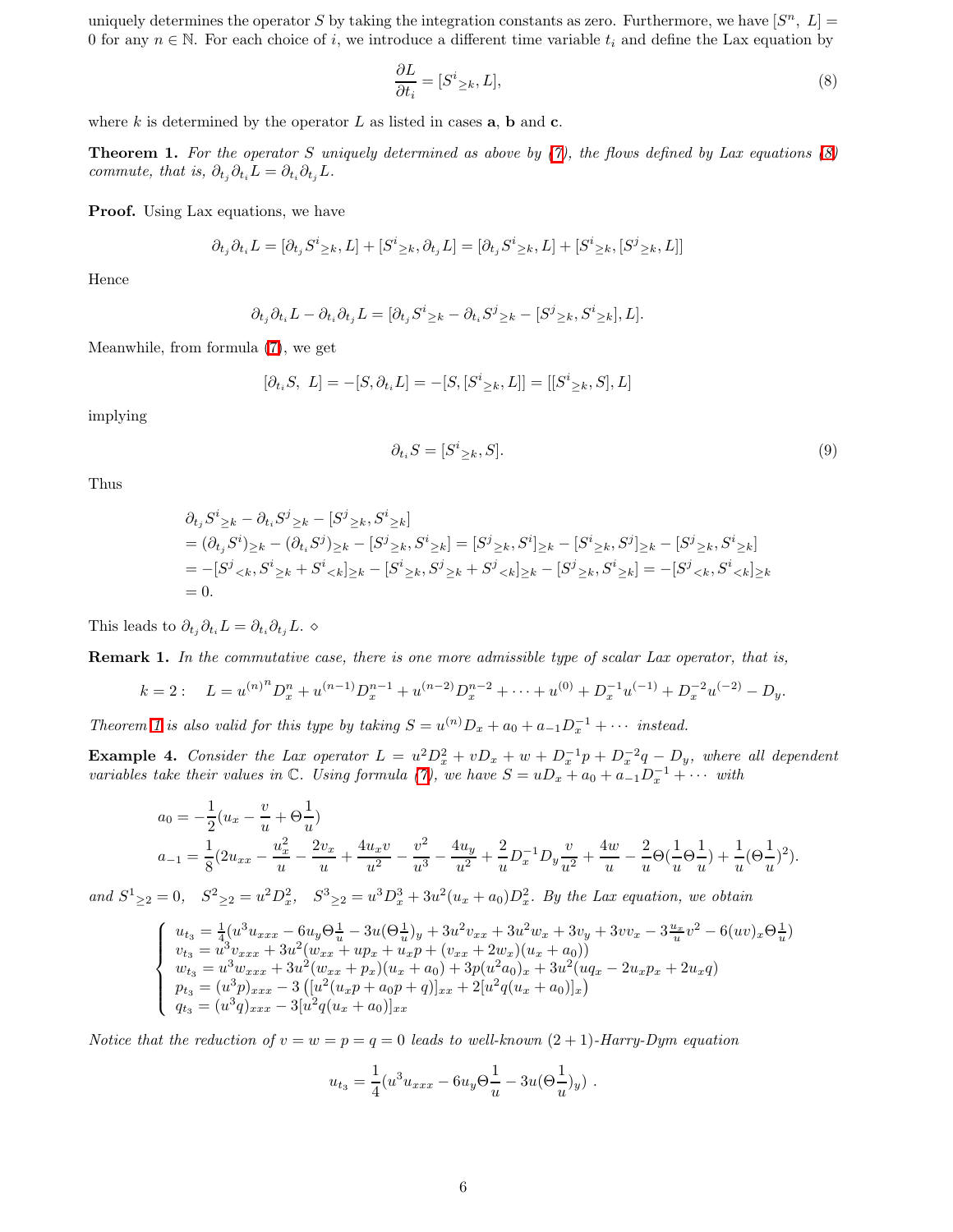## 4 Lax formulation in symbolic representation

In this section, we carry out the formalism of section [3](#page-3-0) in symbolic form. We first consider noncommutative dependent variables to simplify our formulae. The strategy for the commutative case is to do the calculation as much as possible by treating it as noncommutative and only do symmetrisation at the last stage to get the uniqueness of the symbolic representation since the symmetrisation complicates the calculation dramatically.

Let us assign the symbols  $\xi^{(i)}$ ,  $\eta^{(i)}$  for dependent variable  $u^{(i)}$  and the symbol Y for the operator  $D_y$ . The symbolic representations of the admissible scalar Lax operators are

**a.** 
$$
k = 0
$$
:  $\hat{L} = X^n - Y + u^{(n-2)}X^{n-2} + u^{(n-3)}X^{n-3} + \dots + u^{(0)}, \quad n \ge 2$ ;  
\n**b.**  $k = 1$ :  $\hat{L} = X^n - Y + u^{(n-1)}X^{n-1} + u^{(n-2)}X^{n-2} + \dots + u^{(0)} + u^{(-1)}\frac{1}{X + \xi^{(-1)}}, \quad n \ge 2$ ;

c. 
$$
k = 1
$$
:  $\hat{L} = -Y + u^{(0)} + u^{(-1)} \frac{1}{X + \xi^{(-1)}}$ ;

<span id="page-6-0"></span>We first treat case a. It is convenient to consider formal series in the form

$$
S = X + \sum_{i=0}^{n-2} u^{(i)} a_1^{(i)}(\xi_1^{(i)}, \eta_1^{(i)}, X) + \sum_{i_1=0}^{n-2} \sum_{i_2=0}^{n-2} u^{(i_1)} u^{(i_2)} a_2^{(i_1 i_2)}(\xi_{j_1}^{(i_1)}, \eta_{j_1}^{(i_1)}, \xi_{j_2}^{(i_2)}, \eta_{j_2}^{(i_2)}, X) + \cdots, n \ge 2 \tag{10}
$$

where  $a_i$  are functions of their specific arguments and  $j_k$  is defined by the number of  $i_k$  in the list of  $[i_1, i_2, \dots, i_l]$ , which implies that  $j_1 = 1$  and  $j_k \ge 1$ ,  $k = 1, 2, \dots, l$ . For example, when  $i_1 = i_2$ , the arguments of function  $a_2^{i_1i_1}$  are  $\xi_1^{(i_1)}$ ,  $\eta_1^{(i_1)}$ ,  $\xi_2^{(i_1)}$ ,  $\eta_2^{(i_1)}$  and X.

<span id="page-6-5"></span>It is easy to check that

$$
[X^{n}-Y, \ \phi(\xi_{j_1}^{(i_1)}, \eta_{j_1}^{(i_1)}, \cdots, \xi_{j_l}^{(i_l)}, \eta_{j_l}^{(i_l)}, X)] = N_l(\xi_{j_1}^{(i_1)}, \eta_{j_1}^{(i_1)}, \cdots, \xi_{j_l}^{(i_l)}, \eta_{j_l}^{(i_l)}, X)\phi,
$$
\n(11)

where the polynomial  $N_l$  is defined by

$$
N_l(x_1, y_1, x_2, y_2, \dots, x_l, y_l; X) = \left(\sum_{i=1}^l x_i + X\right)^n - X^n - \sum_{i=1}^l y_i
$$
\n(12)

<span id="page-6-3"></span>**Proposition 1.** For any operator L in case **a**, if the formal series [\(10\)](#page-6-0) satisfies the relation  $[S, L] = 0$  (cf. [\(7\)](#page-4-0), we have for  $l \geq 1$ ,

$$
a_l^{(i_1 i_2 \cdots i_l)} = a_l(\xi_{j_1}^{(i_1)}, \eta_{j_1}^{(i_1)}, \cdots, \xi_{j_l}^{(i_l)}, \eta_{j_l}^{(i_l)}, X) = \prod_{r=1}^l (X + \sum_{s=r+1}^l \xi_{j_s}^{(i_s)})^{i_r} b_l(\xi_{j_1}^{(i_1)}, \eta_{j_1}^{(i_1)}, \cdots, \xi_{j_l}^{(i_l)}, \eta_{j_l}^{(i_l)}, X), \qquad (13)
$$

<span id="page-6-1"></span>where the superindex  $i_s \in \{0, 1, 2, \dots, n-2\}$  and the subindex  $j_k$  is defined by the number of  $i_k$  in the list of  $[i_1, i_2, \dots, i_k]$ . The function  $b_l$ ,  $l \geq 1$ , is defined by

$$
b_l(\xi_{j_1}^{(i_1)}, \eta_{j_1}^{(i_1)}, \cdots, \xi_{j_l}^{(i_l)}, \eta_{j_l}^{(i_l)}, X) = \frac{c_l(\xi_{j_1}^{(i_1)}, \eta_{j_1}^{(i_1)}, \cdots, \xi_{j_l}^{(i_l)}, \eta_{j_l}^{(i_l)}, X)}{N_l(\xi_{j_1}^{(i_1)}, \eta_{j_1}^{(i_1)}, \cdots, \xi_{j_l}^{(i_l)}, \eta_{j_l}^{(i_l)}, X)}.
$$
(14)

<span id="page-6-4"></span><span id="page-6-2"></span>with

$$
c_l(\xi_{j_1}^{(i_1)}, \eta_{j_1}^{(i_1)}, \cdots, \xi_{j_l}^{(i_l)}, \eta_{j_l}^{(i_l)}, X) =
$$
  
=  $b_{l-1}(\xi_{j_1}^{(i_1)}, \eta_{j_1}^{(i_1)}\cdots, \xi_{j_{l-1}}^{(i_{l-1})}, \eta_{j_{l-1}}^{(i_{l-1})}, X + \xi_{j_l}^{(i_l)}) - b_{l-1}(\xi_{j_2}^{(i_2)}, \eta_{j_2}^{(i_2)}, \cdots, \xi_{j_l}^{(i_l)}, \eta_{j_l}^{(i_l)}, X), \quad l > 1$  (15)

and the initial function  $c_1(\xi_1^{(i)}, \eta_1^{(i)}, X) = \xi_1^{(i)}$ .

<span id="page-6-6"></span>**Proof.** We compute  $[L, S]$  symbolically and collect the coefficients of each algebraically independent monomial of the dependent variables. For the linear terms, we have for any  $i \in \{0, \dots, n-2\}$ ,

$$
a_1^{(i)}(\xi_1^{(i)}, \eta_1^{(i)}, X) = \frac{\xi_1^{(i)} X^i}{N_1(\xi_1^{(i)}, \eta_1^{(i)}, X)} = b_1(\xi_1^{(i)}, \eta_1^{(i)}, X) X^i.
$$
 (16)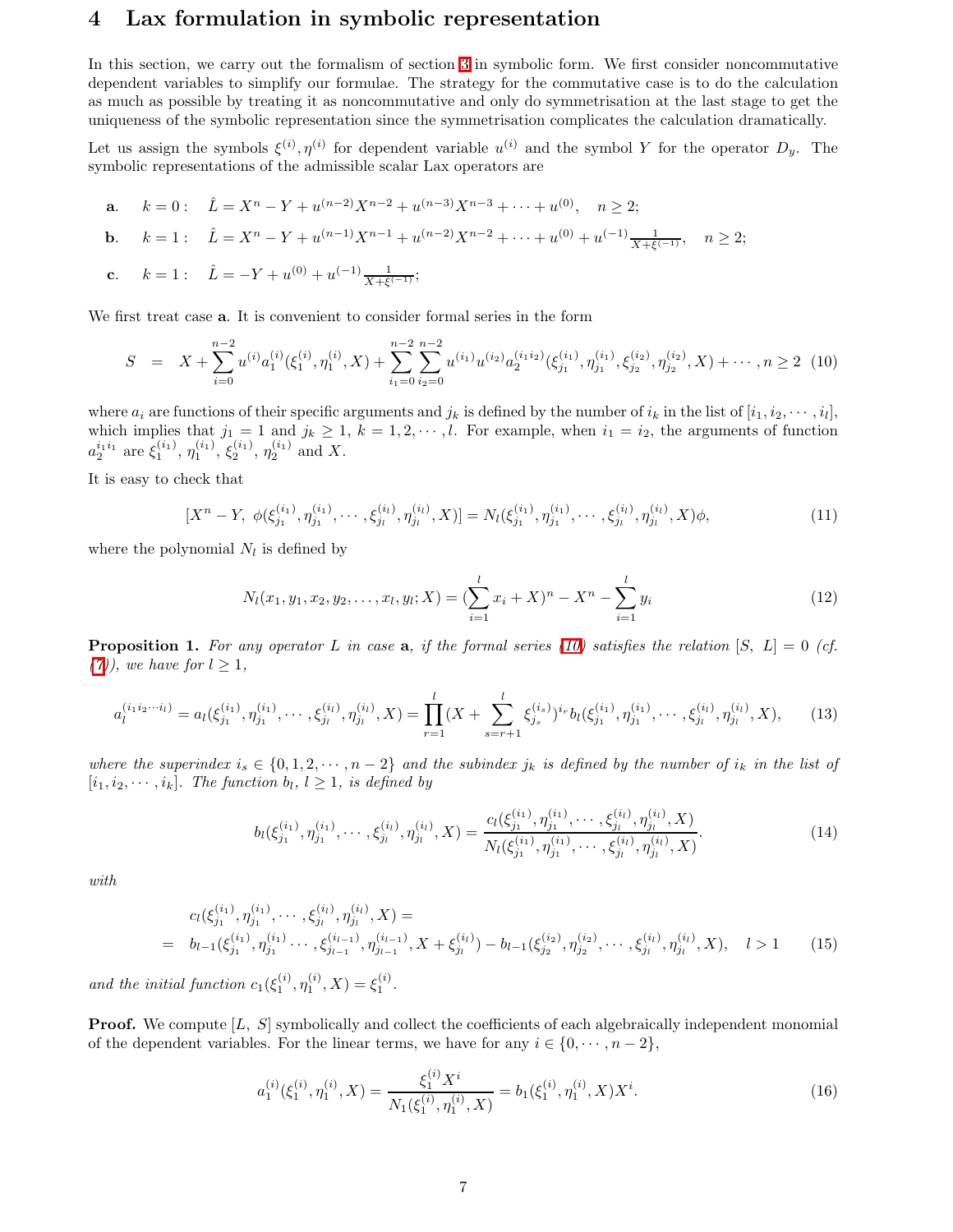For the quadratic terms, when  $i \neq j$ , we need to compute

$$
A^{ij}: = -X^i \circ a_1^{(j)}(\xi_1^{(j)}, \eta_1^{(j)}, X) + a_1^{(i)}(\xi_1^{(i)}, \eta_1^{(i)}, X) \circ X^j
$$
  
\n
$$
= -\frac{(X + \xi_1^{(j)})^i \xi_1^{(j)} X^j}{N_1(\xi_1^{(j)}, \eta_1^{(j)}, X)} + \frac{\xi_1^{(i)} (X + \xi_1^{(j)})^i X^j}{N_1(\xi_1^{(i)}, \eta_1^{(i)}, X + \xi_1^{(j)})}
$$
  
\n
$$
= (X + \xi_1^{(j)})^i X^j (\frac{\xi_1^{(i)}}{N_1(\xi_1^{(i)}, \eta_1^{(i)}, X + \xi_1^{(j)})} - \frac{\xi_1^{(j)}}{N_1(\xi_1^{(j)}, \eta_1^{(j)}, X)}
$$
  
\n
$$
= (X + \xi_1^{(j)})^i X^j (b_1(\xi_1^{(i)}, \eta_1^{(i)}, X + \xi_1^{(j)}) - b_1(\xi_1^{(j)}, \eta_1^{(j)}, X))
$$
  
\n
$$
= (X + \xi_1^{(j)})^i X^j c_2(\xi_1^{(i)}, \eta_1^{(i)}, \xi_1^{(j)}, \eta_1^{(j)}, X)
$$

and when  $i = j$ , we have

$$
A^{ii}: = -[X^i, a_1^{(i)}(\xi_1^{(i)}, \eta_1^{(i)}, X)] = -X^i \circ a_1^{(i)}(\xi_1^{(i)}, \eta_1^{(i)}, X) + a_1^{(i)}(\xi_1^{(i)}, \eta_1^{(i)}, X) \circ X^i
$$
  

$$
= -\frac{(X + \xi_2^{(i)})^i \xi_2^{(i)} X^i}{N_1(\xi_2^{(i)}, \eta_2^{(i)}, X)} + \frac{\xi_1^{(i)}(X + \xi_2^{(i)})^i X^i}{N_1(\xi_1^{(i)}, \eta_1^{(i)}, X + \xi_2^{(i)})}.
$$

This can be obtained by substituting  $\xi_1^{(j)} = \xi_2^{(i)}$  and  $\eta_1^{(j)} = \eta_2^{(i)}$  in  $A^{ij}$ . It follows that

$$
a_2^{(i_1 i_2)}(\xi_{j_1}^{(i_1)}, \eta_{j_1}^{(i_1)}, \xi_{j_2}^{(i_2)}, \eta_{j_2}^{(i_2)}, X) = \frac{A^{i_1 i_2}}{N_2(\xi_{j_1}^{(i_1)}, \eta_{j_1}^{(i_1)}, \xi_{j_2}^{(i_2)}, \eta_{j_2}^{(i_2)}, X)}
$$
  
= 
$$
(X + \xi_{j_2}^{(i_2)})^{i_1} X^{i_2} b_2(\xi_{j_1}^{(i_1)}, \eta_{j_1}^{(i_1)}, \xi_{j_2}^{(i_2)}, \eta_{j_2}^{(i_2)}, X).
$$
 (17)

Assume that formula [\(13\)](#page-6-1) is valid for degree  $l-1$ . Let us compute  $a_l^{(i_1 i_2 \cdots i_l)}$  in the same way as computing the quadratic terms. Then we have

$$
N_{l}(\xi_{j_{1}}^{(i_{1})}, \eta_{j_{1}}^{(i_{1})}, \cdots, \xi_{j_{l}}^{(i_{l})}, \eta_{j_{l}}^{(i_{l})}, X) a_{l}^{(i_{1}i_{2}\cdots i_{l})} = -X^{i_{1}} \circ a_{l-1}^{(i_{2}\cdots i_{l})} + a_{l-1}^{(i_{1}i_{2}\cdots i_{l-1})} \circ X^{i_{l}}
$$
\n
$$
= -(X + \sum_{p=2}^{l} \xi_{j_{p}}^{(i_{p})})^{i_{1}} \prod_{r=2}^{l} (X + \sum_{s=r+1}^{l} \xi_{j_{s}}^{(i_{s})})^{i_{r}} b_{l-1}(\xi_{j_{2}}^{(i_{2})}, \eta_{j_{2}}^{(i_{2})}, \cdots, \xi_{j_{l}}^{(i_{l})}, \eta_{j_{l}}^{(i_{l})}, X)
$$
\n
$$
+ \prod_{r=1}^{l-1} (X + \sum_{s=r+1}^{l} \xi_{j_{s}}^{(i_{s})})^{i_{r}} X^{i_{l}} b_{l-1}(\xi_{j_{1}}^{(i_{1})}, \eta_{j_{1}}^{(i_{1})}, \cdots, \xi_{j_{l-1}}^{(i_{l-1})}, \eta_{j_{l-1}}^{(i_{l-1})}, X + \xi_{j_{l}}^{(i_{l})})
$$
\n
$$
= \prod_{r=1}^{l} (X + \sum_{s=r+1}^{l} \xi_{j_{s}}^{(i_{s})})^{i_{r}} (b_{l-1}(\xi_{j_{1}}^{(i_{1})}, \eta_{j_{1}}^{(i_{1})}, \cdots, \xi_{j_{l-1}}^{(i_{l-1})}, \eta_{j_{l-1}}^{(i_{l-1})}, X + \xi_{j_{l}}^{(i_{l})}) - b_{l-1}(\xi_{j_{2}}^{(i_{2})}, \eta_{j_{2}}^{(i_{2})}, \cdots, \xi_{j_{l}}^{(i_{l})}, \eta_{j_{l}}^{(i_{l})}, X)).
$$
\n
$$
= \prod_{r=1}^{l} (X + \sum_{s=r+1}^{l} \xi_{j_{s}}^{(i_{s})})^{i_{r}} c_{l}(\xi_{j_{1}}^{(i_{1})}, \eta_{j_{1}}^{(i_{1})}, \cdots, \
$$

According to definition [\(14\)](#page-6-2), we proved that formula [\(13\)](#page-6-1) is valid for degree l.  $\diamond$ 

<span id="page-7-0"></span>Similarly, we prove the following result for any operator  $L$  in cases **b** and **c**.

<span id="page-7-2"></span>**Proposition 2.** For any operator  $L$  in case  $\mathbf{b}$ , consider a formal series of the form

$$
S = X + \sum_{i=-1}^{n-1} u^{(i)} a_1^{(i)}(\xi_1^{(i)}, \eta_1^{(i)}, X) + \sum_{i_1, i_2=-1}^{n-1} u^{(i_1)} u^{(i_2)} a_2^{(i_1 i_2)}(\xi_{j_1}^{(i_1)}, \eta_{j_1}^{(i_1)}, \xi_{j_2}^{(i_2)}, \eta_{j_2}^{(i_2)}, X) + \cdots, n \ge 2
$$
 (18)

Here  $a_i$  are functions of their specific arguments, the superindex  $i_s \in \{-1, 0, 1, \dots, n-1\}$  and the subindex  $j_k$ is defined by the number of  $i_k$  in the list of  $[i_1, i_2, \cdots, i_k]$ . If it satisfies the relation  $[S, L] = 0$  (cf. [\(7\)](#page-4-0)), we have for  $l \geq 1$ ,

<span id="page-7-1"></span>
$$
a_l^{(i_1 i_2 \cdots i_l)} = a_l(\xi_{j_1}^{(i_1)}, \eta_{j_1}^{(i_1)}, \cdots, \xi_{j_l}^{(i_l)}, \eta_{j_l}^{(i_l)}, X) = \prod_{r=1}^l (h(i_r) + \sum_{s=r+1}^l \xi_{j_s}^{(i_s)})^{i_r} b_l(\xi_{j_1}^{(i_1)}, \eta_{j_1}^{(i_1)}, \cdots, \xi_{j_l}^{(i_l)}, \eta_{j_l}^{(i_l)}, X), \quad (19)
$$

where  $h(i_r) = X + \xi_{j_r}^{(-1)}$  if  $i_r = -1$ , otherwise  $h(i_r) = X$ . The functions  $b_l$  are defined in Proposition [1,](#page-6-3) cf. formula [\(14\)](#page-6-2) and [\(15\)](#page-6-4).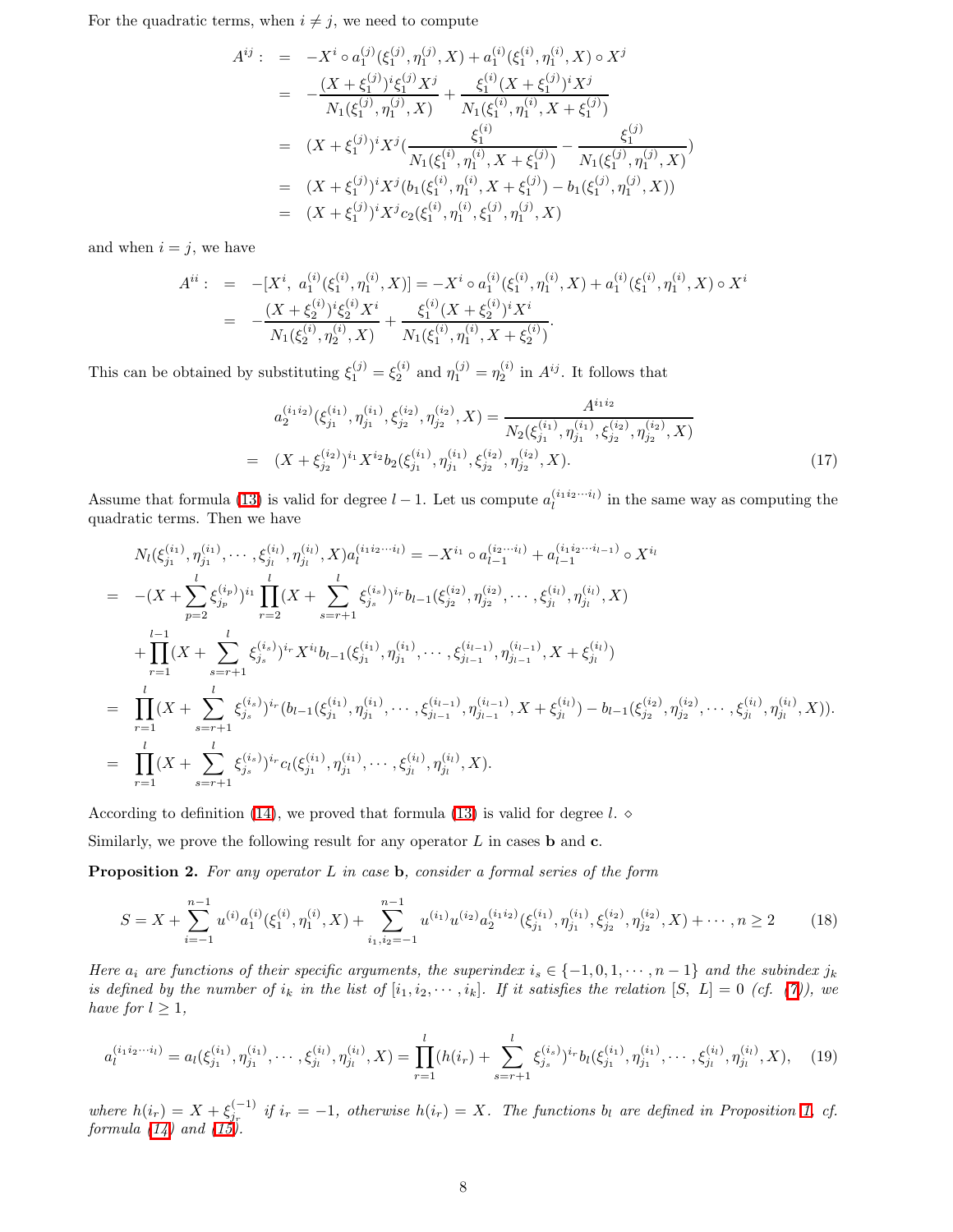<span id="page-8-3"></span>Notice that for operator L listed in case **c**, we have  $N_l(x_1, y_1, x_2, y_2, \ldots, x_l, y_l; X) = -\sum_{i=1}^l y_i$ , cf. [\(11\)](#page-6-5), which corresponds to the action of total y-derivative  $D_y$ . Thus

<span id="page-8-0"></span>**Proposition 3.** For operator L listed in case  $c$ , if a formal series of the form

$$
S = X + \sum_{i=-1}^{0} u^{(i)} a_1^{(i)}(\xi_1^{(i)}, \eta_1^{(i)}, X) + \sum_{i_1, i_2=-1}^{0} u^{(i_1)} u^{(i_2)} a_2^{(i_1 i_2)}(\xi_{j_1}^{(i_1)}, \eta_{j_1}^{(i_1)}, \xi_{j_2}^{(i_2)}, \eta_{j_2}^{(i_2)}, X) + \cdots,
$$
(20)

where the superindex  $i_s \in \{-1,0\}$  and the subindex  $j_k$  is defined by the number of  $i_k$  in the list of  $[i_1, i_2, \cdots, i_k]$ , satisfies the relation  $[S, L] = 0$  (cf. [\(7\)](#page-4-0)), we have for  $l \geq 1$ , the functions  $a_l$  are defined in Proposition [2,](#page-7-0) cf. formula [\(19\)](#page-7-1) with  $N_l(x_1, y_1, x_2, y_2, \ldots, x_l, y_l; X) = -\sum_{i=1}^l y_i$ .

To construct the hierarchy of the Lax equations we need to expand the coefficients of operator [\(10\)](#page-6-0) or [\(18\)](#page-7-2) or [\(20\)](#page-8-0) at  $X = \infty$  and truncate at the required degree.

**Definition 3.** We say that a function  $h(x_1, y_1, x_2, y_2, \dots, x_l, y_l, X)$  is kth (quasi-local) polynomial if the first k coefficients of its expansion at  $X = \infty$  are symbols of (quasi-local) polynomials. If a function is kth (quasi-local) polynomial for any k, we say it is (quasi-local) polynomial.

When  $n \geq 2$ , that is, operator L in cases **a** and **b**, the expansion of  $N_l(x_1, y_1, x_2, y_2, \ldots, x_l, y_l; X)$  at  $X = \infty$  is of the form

$$
N_l(x_1, y_1, x_2, y_2, \dots, x_l, y_l; X)^{-1}
$$
\n
$$
= \frac{1}{nX^{n-1}(\sum_{i=1}^l x_i)} \sum_{j\geq 0} \left[\frac{\sum_{i=1}^l y_i}{nX^{n-1}(\sum_{i=1}^l x_i)} - \frac{1}{n} \sum_{k=0}^{n-2} {n \choose k} X^{k+1-n} (\sum_{i=0}^l x_i)^{n-k-1} \right]^j, \quad n \geq 2.
$$

For operator L listed in case c, we know  $N_l(x_1, y_1, x_2, y_2, \ldots, x_l, y_l; X) = -\sum_{i=1}^l y_i$ . Therefore, if we want to prove that the coefficients of operators [\(10\)](#page-6-0), [\(18\)](#page-7-2) and [\(20\)](#page-8-0), i.e. the functions  $a_l$ , are quasi-local, we need to show that the functions  $c_l$  can be split into the sum of the image of  $D_x$  and the image of  $D_y$ . It is clear from formula [\(16\)](#page-6-6) that  $a_1^{(i)}(\xi_1^{(i)}, \eta_1^{(i)}, X)$  are quasi-local since we have  $c_1(\xi_1^{(i)}, \eta_1^{(i)}, X) = \xi_1^{(i)}$ . Now we concentrate on the cases when  $l > 1$ .

<span id="page-8-1"></span>**Proposition 4.** The functions  $c_l(\xi_{j_1}^{(i_1)}, \eta_{j_1}^{(i_1)}, \cdots, \xi_{j_l}^{(i_l)}, \eta_{j_l}^{(i_l)}, X)$  for  $l > 1$  vanish after substitution

$$
\xi_{j_1}^{(i_1)} = -\xi_{j_2}^{(i_2)} - \cdots - \xi_{j_{l-1}}^{(i_{l-1})} \quad and \quad \eta_{j_1}^{(i_1)} = -\eta_{j_2}^{(i_2)} - \cdots - \eta_{j_{l-1}}^{(i_{l-1})}.
$$

We give its proof in the Appendix. In fact, this proposition does not lead to our intended conclusion that  $b_l$  and thus  $a_l$  are quasi-local since the objects are rational, not polynomial. For example, the expression  $u^2(\frac{\eta_2}{\xi_2} - \frac{\eta_1}{\xi_1})$ representing  $u\Theta u-(\Theta u)u$  satisfies the above proposition. However, we can't write  $u\Theta u-(\Theta u)u = D_x f_1+D_y f_2$ , where both  $f_1$  and  $f_2$  are in  $\mathcal{U}(\Theta)$ .

We first have a close look at the quadratic terms. For any operator L in cases **a** and **b**, let  $\eta_{j_r}^{i_r} = \theta_{j_r}^{i_r} \xi_{j_r}^{i_r}$ . Then the function  $c_2(\xi_{j_1}^{i_1}, \eta_{j_1}^{i_2}, \xi_{j_2}^{i_2}, \eta_{j_2}^{i_2}, X)$ , where  $\xi_{j_1}^{i_1} \neq 0$  and  $\xi_{j_2}^{i_2} \neq 0$ , is a polynomial of  $\theta_{j_r}^{i_r}, \xi_{j_r}^{i_r}$ ,  $r = 1, 2$ . Notice that

$$
(\eta_{j1}^{i_1} + \eta_{j2}^{i_2}) = \theta_{j_1}^{i_1} \xi_{j_1}^{i_1} + \theta_{j_2}^{i_2} \xi_{j_2}^{i_2} = (\theta_{j_1}^{i_1} - \theta_{j_2}^{i_2}) \xi_{j_1}^{i_1} + \theta_{j_2}^{i_2} (\xi_{j_1}^{i_1} + \xi_{j_2}^{i_2}) = \theta_{j_1}^{i_1} (\xi_{j_1}^{i_1} + \xi_{j_2}^{i_2}) - (\theta_{j_1}^{i_1} - \theta_{j_2}^{i_2}) \xi_{j_2}^{i_2}.
$$
 (21)

<span id="page-8-2"></span>The affine variety (cf. [\[CLO97\]](#page-15-17)) defined by  $\xi_{j_1}^{i_1} + \xi_{j_2}^{i_2}$  and  $\eta_{j_1}^{i_1} + \eta_{j_2}^{i_2}$  is

$$
V(\xi_{j_1}^{i_1} + \xi_{j_2}^{i_2}, \eta_{j_1}^{i_1} + \eta_{j_2}^{i_2}) = V(\xi_{j_1}^{i_1} + \xi_{j_2}^{i_2}, (\theta_{j_1}^{i_1} - \theta_{j_2}^{i_2})\xi_{j_1}^{i_1}, (\theta_{j_1}^{i_1} - \theta_{j_2}^{i_2})\xi_{j_2}^{i_2})
$$
  
= 
$$
V(\xi_{j_1}^{i_1} + \xi_{j_2}^{i_2}, \theta_{j_1}^{i_1} - \theta_{j_2}^{i_2}) \cup V(\xi_{j_1}^{i_1}, \xi_{j_2}^{i_2})
$$

From Proposition [4,](#page-8-1) it can be written as

$$
c_2(\xi_{j_1}^{i_1}, \theta_{j_1}^{i_1}\xi_{j_1}^{i_1}, \xi_{j_2}^{i_2}, \theta_{j_2}^{i_2}\xi_{j_2}^{i_2}, X) = (\xi_{j_1}^{i_1} + \xi_{j_2}^{i_2})f_1 + (\theta_{j_1}^{i_1} - \theta_{j_2}^{i_2})f_2,
$$

where both  $f_1$  and  $f_2$  are polynomials of  $\theta_{j_r}^{i_r}, \xi_{j_r}^{i_r}, r = 1, 2$ . From formula [\(21\)](#page-8-2), the part that is not in the image of  $D_x$  or  $D_y$  only depends on  $\theta_{j_r}^{i_r}$ ,  $r = 1, 2$ .

For operator L listed in case c, since the function  $N_l(x_1, y_1, \dots, x_l, y_l, X) = -\sum_{i=1}^l y_i$ , cf. Proposition [3,](#page-8-3) we let  $\xi_{j_r}^{i_r} = \theta_{j_r}^{i_r} \eta_{j_r}^{i_r}$  instead. Then the function  $c_2(\xi_{j_1}^{i_1}, \eta_{j_1}^{i_1}, \xi_{j_2}^{i_2}, \eta_{j_2}^{i_2}, X)$ , where  $\eta_{j_1}^{i_1} \neq 0$  and  $\eta_{j_2}^{i_2} \neq 0$ , is a polynomial of  $\theta_{j_r}^{i_r}, \xi_{j_r}^{i_r}, r = 1, 2$ . The above discussion is valid.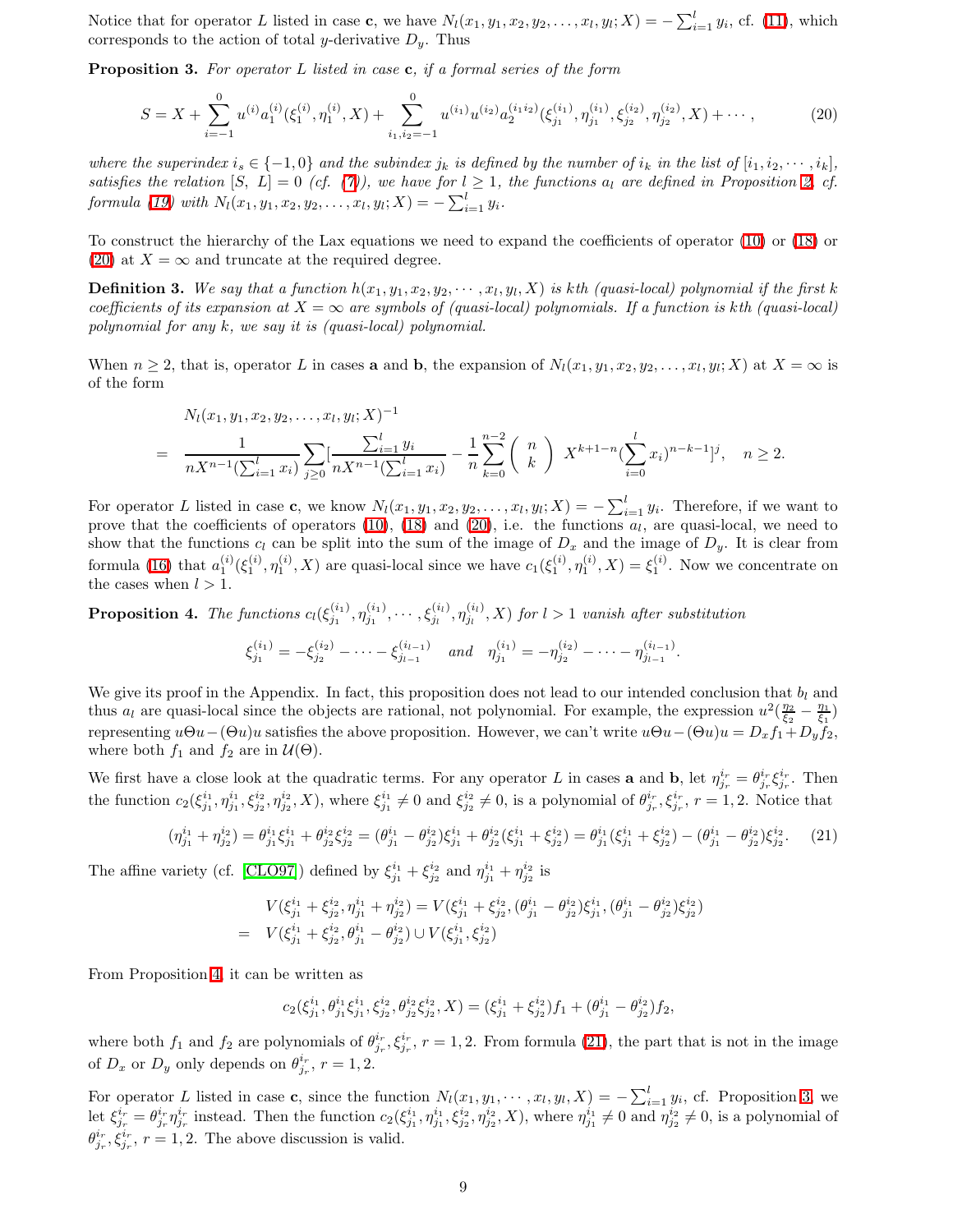Setting  $\xi_{j_1}^{i_1} = \xi_{j_2}^{i_2} = 0$ , we obtain the function  $c_2(\xi_{j_1}^{i_1}, \eta_{j_1}^{i_1}, \xi_{j_2}^{i_2}, \eta_{j_2}^{i_2}, X)$  equals

$$
\frac{1}{nX^{n-1} - \theta_{j_1}^{i_1}} - \frac{1}{nX^{n-1} - \theta_{j_2}^{i_2}} \quad \text{for cases } \mathbf{a} \text{ and } \mathbf{b}; \quad \theta_{j_2}^{i_2} - \theta_{j_1}^{i_1} \quad \text{for case } \mathbf{c},
$$
 (22)

which is zero after we symmetrise it with the permutation group  $\Sigma_2$ . This implies that the functions  $b_2$  and thus  $a_2$  are quasi-local in the commutative case.

### 4.1 The commutative case

We first give the formulae to compute the high degree terms of operator  $S$  for the commutative case directly from the formulae we obtained in Proposition [1,](#page-6-3) [2](#page-7-0) and [3.](#page-8-3)

We denote the list  $(i_1, i_2, \dots, i_l)$  by I and  $I_1 = (i_{s_1}, i_{s_2}, \dots, i_{s_r})$ , where  $1 \leq s_1 < s_2 < \dots < s_r \leq l$  and  $1 \leq r \leq l-1$ . We use  $I_2 = (i_{p_1}, i_{p_2}, \cdots, i_{p_{l-r}})$  to denote the list by removing the elements of list  $I_1$  from list I. For any element  $i_r$  in the set  $\{i_1, i_2, \dots, i_l\}$ , we denote the number of  $i_r$  in the list I by  $\#i_r$ . Then the coefficient of  $\prod_{i_r \in \{i_1 i_2 \cdots i_l\}} (u^{(i_r)})^{\#i_r}$  in operator s, cf. formula [\(10\)](#page-6-0), [\(18\)](#page-7-2) and [\(20\)](#page-8-0), can be computed by

$$
\frac{1}{\prod_{i_r \in \{i_1 i_2 \cdots i_l\}} (\# i_r)!} \sum_{\sigma \in \Sigma_l} a_l(\xi_{j_{\sigma(1)}}^{(i_{\sigma(1)})}, \eta_{j_{\sigma(1)}}^{(i_{\sigma(1)})}, \cdots, \xi_{j_{\sigma(l)}}^{(i_{\sigma(l)})}, \eta_{j_{\sigma(l)}}^{(i_{\sigma(l)})}, X). \tag{23}
$$

<span id="page-9-0"></span>We denote it by

$$
\frac{d_l^{i_1i_2\cdots i_l}}{N_l(\xi_{j_1}^{(i_1)},\eta_{j_1}^{(i_1)},\cdots,\xi_{j_l}^{(i_l)},\eta_{j_l}^{(i_l)},X)}.
$$

<span id="page-9-1"></span>In particular, for any operator  $L$  in case  $a$ , we have

$$
d_l^{i_1 i_2 \cdots i_l} = \frac{1}{\prod_{i_r \in \{i_1 i_2 \cdots i_l\}} (\# i_r)!} \sum_{\sigma \in \Sigma_l} \prod_{r=1}^l (X + \sum_{s=r+1}^l \xi_{j_{\sigma(s)}}^{(i_{\sigma(s)})} )^{i_{\sigma(r)}} c_l(\xi_{j_{\sigma(1)}}^{(i_{\sigma(1)})}, \eta_{j_{\sigma(1)}}^{(i_{\sigma(1)})}, \cdots, \xi_{j_{\sigma(l)}}^{(i_{\sigma(l)})}, \eta_{j_{\sigma(l)}}^{(i_{\sigma(l)})}, X). \tag{24}
$$

For cases **b** and **c**, the expression  $(X + p)^{-1}$ , where  $p = \xi_{j_r}^{(-1)} + \sum_{s=r+1}^{l} \xi_{j_s}^{(i_s)}$  appears in formula [\(19\)](#page-7-1). Its expansion at  $X = \infty$  is of the form

$$
(X+p)^{-1} = \frac{1}{X} \sum_{j=0}^{+\infty} (-\frac{p}{X})^s,
$$
\n(25)

whose coefficients are polynomials in  $p$ . This does not affect the proof and result. For case  $c$ , we need to exchange the symbols  $\xi_{j_r}^{i_r}$  and  $\eta_{j_r}^{i_r}$  in the proof as the discussion we did for quadratic terms. Therefore, we'll only give the proof for this case.

The immediate consequence of the previous discussion on the quadratic terms is the following statement.

Proposition 5. All quadratic terms in operator S are quasi-local.

In fact, we can prove this statement is valid for all  $l > 0$ .

**Theorem 2.** Every term in the operator S, cf. formula [\(10\)](#page-6-0), [\(18\)](#page-7-2) and [\(20\)](#page-8-0), obtained via [\(23\)](#page-9-0) is quasi-local.

**Proof.** We proved the linear and quadratic terms in S are quasi-local, that is, the statement is true for  $l = 1, 2$ . Assume it is also true for  $l - 1$ . By induction, the function  $d_l^{i_1 i_2 \cdots i_l}$ , cf. [\(24\)](#page-9-1), is polynomial of  $\xi_{j_r}^{(i_r)}$  and  $\theta_{I_1} = \frac{\eta_{j_{s_1}}^{(i_{s_1})} + \cdots + \eta_{j_{s_r}}^{(i_{s_r})}}{\zeta^{(i_{s_1})} + \zeta^{(i_{s_r})}}$  $\xi_{\substack{s_{i_1},\ldots,s_{i_r},\s_{j_{s_r}}}}^{j_{s_1}\ldots j_{s_r}}$ ,  $r=1,2,\ldots,l-1$ , which obviously satisfies Proposition [4.](#page-8-1) This implies that the function  $d_l^{i_1 i_2 \cdots i_l}$  is the sum of the parts with factors  $\xi_{j_1}^{(i_1)} + \xi_{j_2}^{(i_2)} + \cdots + \xi_{j_l}^{(i_l)}$  or  $\theta_{I_1} - \theta_{I_2}$  using the argument of the affine variety. From the recurrent relation in Proposition [1,](#page-6-3) we can compute the factor for any  $\theta_{I_1} - \theta_{I_2}$  (without symmetrisation), which equals

$$
\prod_{q=1}^r (X + \xi_{j_{s_{q+1}}}^{(i_{s_{q+1}})} + \cdots + \xi_{j_{s_r}}^{(i_{s_r})} + \xi_{j_{p_1}}^{(i_{p_1})} + \cdots + \xi_{j_{p_{l-r}}}^{(i_{p_{l-r}})} )^{i_{s_q}} \prod_{q=1}^{l-r} (X + \xi_{j_{p_{q+1}}}^{(i_{p_{q+1}})} + \cdots + \xi_{j_{p_{l-r}}}^{(i_{p_{l-r}})} )^{i_{p_q}}
$$
  

$$
- \prod_{q=1}^{l-r} (X + \xi_{j_{p_{q+1}}}^{(i_{p_{q+1}})} + \cdots + \xi_{j_{p_{l-r}}}^{(i_{p_{l-r}})} + \xi_{j_{s_1}}^{(i_{s_1})} + \cdots + \xi_{j_{s_r}}^{(i_{s_r})})^{i_{p_q}} \prod_{q=1}^r (X + \xi_{j_{s_{q+1}}}^{(i_{s_{q+1}})} + \cdots + \xi_{j_{s_r}}^{(i_{s_r})})^{i_{s_q}}.
$$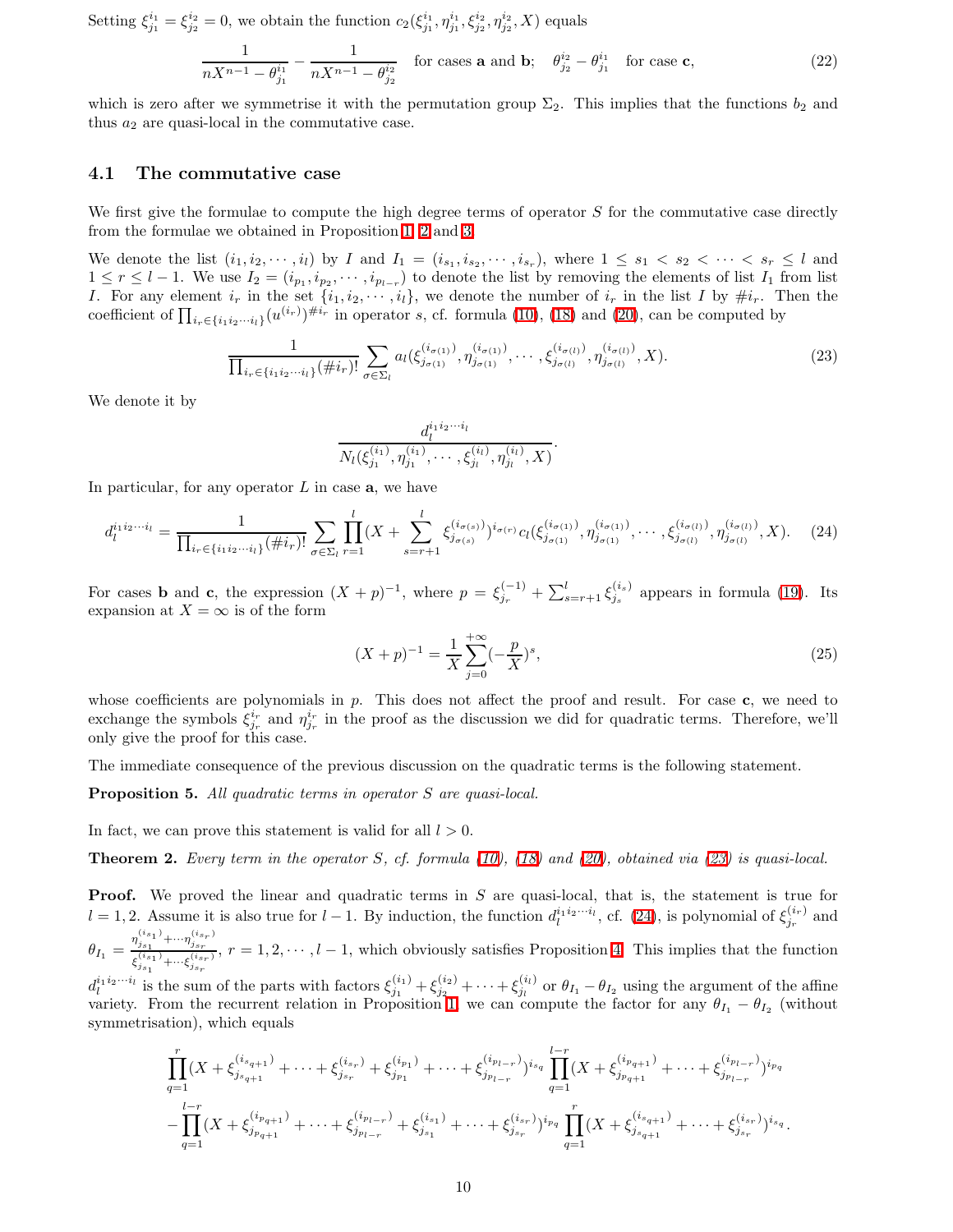This expression is zero under the substitution  $\Xi_{I_2} = \xi_{j_{n_1}}^{(i_{p_1})}$  $\binom{(i_{p_1})}{j_{p_1}} + \cdots + \xi_{j_{p_{l-r}}}^{(i_{p_{l-r}})}$  $j_{p_{l-r}}^{(i_{p_{l-r}})}=0$  and  $\Xi_{I_1}=\xi_{j_{s_1}}^{(i_{s_1})}$  $j_{s_1}^{(i_{s_1})} + \cdots + \xi_{j_{s_r}}^{(i_{s_r})}$  $j_{s_r}^{(i_{s_r})} = 0$ implying we have either  $\Xi_{I_2}(\theta_{I_1}-\theta_{I_2})$  or  $\Xi_{I_1}(\theta_{I_1}-\theta_{I_2})$  as a factor. We know

$$
\Xi_{I_2}(\theta_{I_1} - \theta_{I_2}) = \theta_{I_1}(\xi_{j_1}^{(i_1)} + \cdots + \xi_{j_l}^{(i_l)}) - (\eta_{j_1}^{(i_1)} + \cdots + \eta_{j_l}^{(i_l)});
$$
  
\n
$$
\Xi_{I_1}(\theta_{I_1} - \theta_{I_2}) = (\eta_{j_1}^{(i_1)} + \cdots + \eta_{j_l}^{(i_l)}) - \theta_{I_2}(\xi_{j_1}^{(i_1)} + \cdots + \xi_{j_l}^{(i_l)}).
$$

Thus the *l*-th degree term of S is quasi-local.  $\diamond$ 

This theorem implies that every terms in  $S<sup>n</sup>$  is quasi-local. From Theorem [1,](#page-5-1) we have

**Theorem 3.** The hierarchies of  $(2 + 1)$ -integrable equation with scalar Lax operators are quasi-local.

As mentioned in Remark [1,](#page-5-2) there is one more type of scalar Lax operator in the commutative case. The same result can be proved by extending the symbolic approach used in  $[SW00]$  for the  $(1 + 1)$ -dimensional case.

### <span id="page-10-0"></span>4.2 The noncommutative case

The extension of the concept of quasi-locality to the noncommutative case is rather complicated.  $D_x$  and  $D_y$  are the only derivations for the commutative differential ring. The extension simply enables us to apply  $D_x^{-1}$  and  $D_y^{-1}$  on the derivations. We know that the  $C_f$ , cf. [\(4\)](#page-2-2), are also derivations for a noncommutative associative algebra and we need to take them into consideration. Based on Proposition [4,](#page-8-1) we propose the following extension using the symbolic representation. We start with  $\mathcal{A}^k$ , the space of polynomials in 2k variables,  $\xi_i$  and  $\eta_i, i = 1, \dots, k$ . Let  $\xi_i = \lambda z_i$  and  $\eta_i = \mu z_i$ , where  $\lambda, \mu$  are constants. We define  $I(\mathcal{A}^k)$  as a set of all  $f \in \mathcal{A}^k$ satisfying  $f|_{z_1+\cdots z_k=0}=0$ . For the elements in  $g\in I(\mathcal{A}^k)$ , we compute  $\frac{g}{\xi_1+\cdots+\xi_k}$  and  $\frac{g}{\eta_1+\cdots\eta_k}$  and collect them in the set  $\mathcal{E}xt(\mathcal{A}^k)$ . Now we define a sequence of extensions of  $\mathcal{A} = \bigcup_k \mathcal{A}^k$ . Let  $\mathcal{A}_0^{ext} = \mathcal{A}$  and  $\mathcal{A}_1^{ext}$  be the ring closure of the union  $\mathcal{A}_0^{ext} \cup (\cup_k \mathcal{E}xt(\mathcal{A}^k))$ . The number of variables is a natural grade on  $\mathcal{A}_1^{ext}$  and again denote  $\mathcal{A}_1^{ext}$ <sup>k</sup> the space of elements in  $\mathcal{A}_1^{ext}$  with 2k variables,  $\xi_i$  and  $\eta_i$ ,  $i=1,\dots,k$ . In general, we can define  $\mathcal{A}_l^{ext}$  is the ring closure of the union  $\mathcal{A}_{l-1}^{ext} \cup (\cup_k \mathcal{E}xt(\mathcal{A}_{l-1}^{ext}$ <sup>k</sup>)). Clearly, we have  $\mathcal{A}_{l-1}^{ext} \subset \mathcal{A}_l^{ext}$ . We now define  $\mathcal{A}^{ext} = \lim_{l \to \infty} \mathcal{A}_l^{ext}.$ 

The above ring extension is bigger than we require. For example, the expression  $\frac{\eta_2}{\xi_2} - \frac{\eta_1}{\xi_1}$  is not equal to zero under the substitution  $\xi_1 + \xi_2 + \xi_3 = 0$  and  $\eta_1 + \eta_2 + \eta_3 = 0$ , that is, not satisfying Proposition [4.](#page-8-1) But it is in  $I(A_1^{ext})$ . If we start from the symmetric polynomial, we hope to end up the extension of commutative differential polynomial, i.e. quasi-local polynomials we defined in section [2.](#page-1-1) It is not difficult to notice that this extension is bigger than the concept of quasi-local commutative polynomials. However, neither can we formulate the such extension using symbolic representation nor starting from noncommutative differential polynomials as in commutative case. It is still an open problem.

Here we compute explicitly some Lax flows for lower order scalar Lax operators of noncommutative dependent variable, which will help the reader to see the structures.

### 4.2.1 Noncommutative Boussinesq equation

Let us compute the hierarchy of Lax operator  $L = D_x^3 + uD_x + v - D_y$ . From Proposition [1,](#page-6-3) we have

$$
S = X + u \frac{\xi_1^{(1)} X}{(X + \xi_1^{(1)})^3 - X^3 - \eta_1^{(1)}} + v \frac{\xi_1^{(0)}}{(X + \xi_1^{(0)})^3 - X^3 - \eta_1^{(0)}}
$$
  
+ 
$$
\frac{u^2 (X + \xi_2^{(1)}) X}{(X + \xi_1^{(1)} + \xi_2^{(1)})^3 - X^3 - \eta_1^{(1)} - \eta_2^{(1)}} \left(\frac{\xi_1^{(1)}}{(X + \xi_1^{(1)} + \xi_2^{(1)})^3 - (X + \xi_2^{(1)})^3 - \eta_1^{(1)}} - \frac{\xi_2^{(1)}}{(X + \xi_2^{(1)})^3 - X^3 - \eta_2^{(1)}}\right)
$$
  
+ 
$$
\frac{uv(X + \xi_1^{(0)})}{(X + \xi_1^{(1)} + \xi_1^{(0)})^3 - X^3 - \eta_1^{(1)} - \eta_1^{(0)}} \left(\frac{\xi_1^{(1)}}{(X + \xi_1^{(1)} + \xi_1^{(0)})^3 - (X + \xi_1^{(0)})^3 - \eta_1^{(1)}} - \frac{\xi_1^{(0)}}{(X + \xi_1^{(0)})^3 - X^3 - \eta_1^{(0)}}\right)
$$
  
+ 
$$
\frac{v u X}{(X + \xi_1^{(1)} + \xi_1^{(0)})^3 - X^3 - \eta_1^{(1)} - \eta_1^{(0)}} \left(\frac{\xi_1^{(0)}}{(X + \xi_1^{(1)} + \xi_1^{(0)})^3 - (X + \xi_1^{(1)})^3 - \eta_1^{(0)}} - \frac{\xi_1^{(1)}}{(X + \xi_1^{(1)})^3 - X^3 - \eta_1^{(1)}}\right)
$$
  
+ 
$$
\cdots
$$
  
= 
$$
X + \frac{u}{3X} + \frac{v - u \xi_1^{(1)}}{3X^2} + \left(\frac{2u \xi_1^{(1)^2}}{9} + \frac{u \eta_1^{(1)}}{9 \xi_1^{(1)}} - \frac{v \xi_1^{(0)}}{3} - \frac{u^2}{9}\right) \frac{1}{X^3}
$$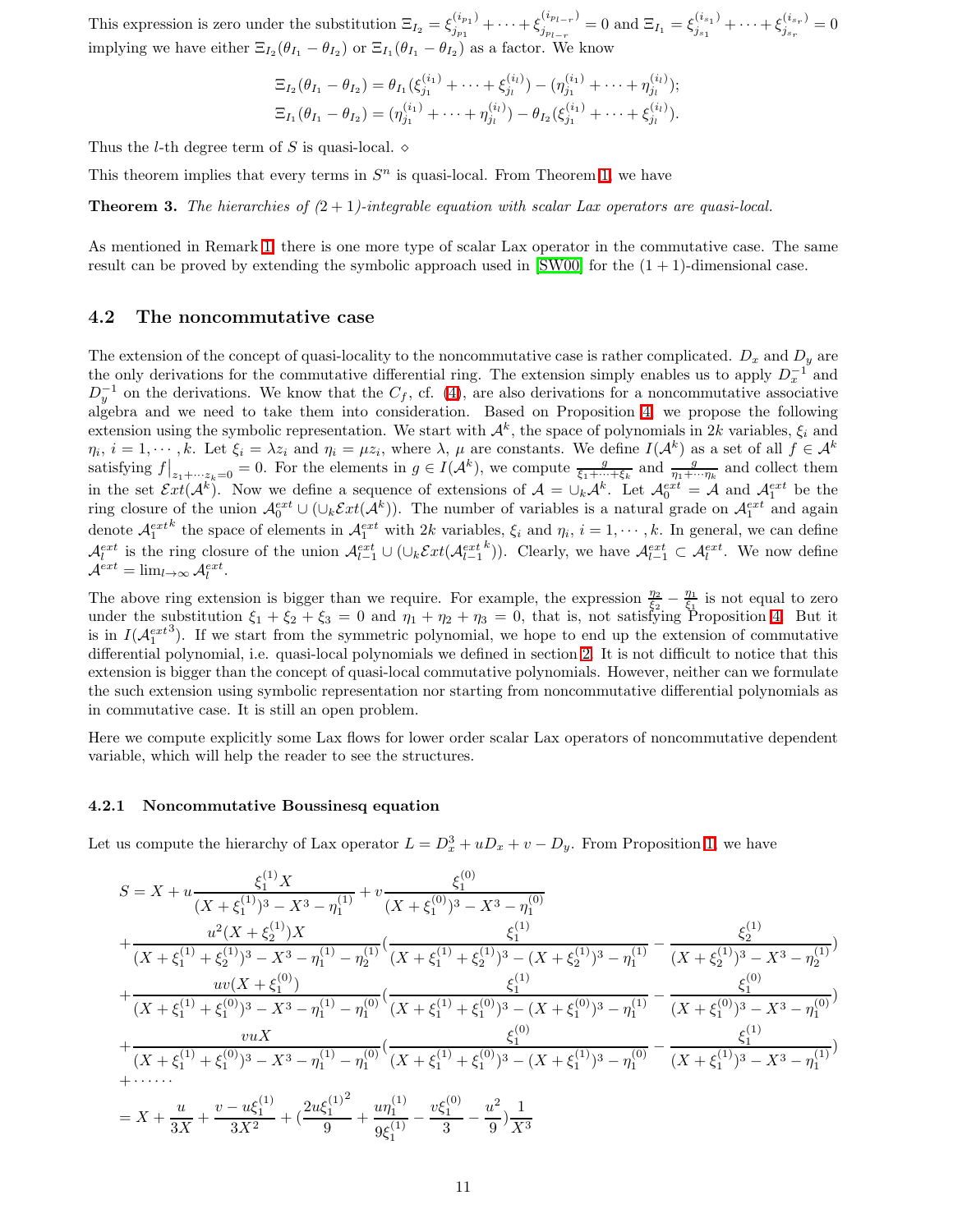$$
+ (\frac{-u\xi_1^{(1)^3}}{9}-\frac{2u\eta_1^{(1)}}{9}+\frac{2v\xi_1^{(0)^2}}{9}+\frac{v\eta_1^{(0)}}{9\xi_1^{(0)}}-\frac{uv}{9}-\frac{vu}{9}+u^2(\frac{7\xi_2^{(1)}}{27}+\frac{5\xi_1^{(1)}}{27}+\frac{\frac{\eta_1^{(1)}}{27\xi_1^{(1)}}-\frac{\eta_2^{(1)}}{27\xi_2^{(1)}}}{\xi_1^{(1)}+\xi_2^{(1)}}))\frac{1}{X^4}+\cdots,
$$

which corresponds to

$$
S = D_x + \frac{u}{3}D_x^{-1} + \left(\frac{v}{3} - \frac{u_x}{3}\right)D_x^{-2} + \left(\frac{2u_{xx}}{9} + \frac{\Theta u}{9} - \frac{v_x}{3} - \frac{u^2}{9}\right)D_x^{-3}
$$
  
+  $\left(-\frac{u_{xxx}}{9} - \frac{2u_y}{9} + \frac{2v_{xx}}{9} + \frac{\Theta v}{9} - \frac{uv}{9} - \frac{vu}{9} + \frac{7uu_x}{27} + \frac{5u_xu}{27} + \frac{D_x^{-1}((\Theta u)u)}{27} - \frac{D_x^{-1}(u\Theta u)}{27}\right)D_x^{-4} + \cdots$ 

This leads to

$$
S_{\geq 0} = D_x; \t S_{\geq 0}^2 = D_x^2 + \frac{2}{3}u; \t S_{\geq 0}^3 = D_x^3 + uD_x + v;
$$
  
\n
$$
S_{\geq 0}^4 = D_x^4 + \frac{4}{3}uD_x^2 + \frac{2}{3}(u_x + 2v)D_x + \frac{4}{9}\Theta u + \frac{2}{9}u^2 + \frac{2}{9}u_{xx} + \frac{2}{3}v_x;
$$
  
\n
$$
S_{\geq 0}^5 = D_x^5 + \frac{5}{3}uD_x^3 + \frac{5}{3}(u_x + v)D_x^2 + (\frac{5}{9}\Theta u + \frac{5}{9}u^2 + \frac{10}{9}u_{xx} + \frac{5}{3}v_x)D_x
$$
  
\n
$$
+ \frac{10}{9}v_{xx} + \frac{5}{9}(\Theta v + uv + vu) + \frac{5}{27}(uu_x - u_xu + D_x^{-1}((\Theta u)u - u\Theta u)).
$$

And we have

$$
\begin{cases}\n u_{t_2} = -u_{xx} + 2v_x \\
 v_{t_2} = v_{xx} + \frac{2}{3}(u_y - u_{3x} - uu_x + uv - vu)\n\end{cases}
$$

Eliminating the dependent variable v from this equation and writing  $t_2 = t$ , we can derive the  $(2+1)$ -dimensional Boussinesq equation

$$
u_{tt} = -\frac{1}{3}u_{4x} + \frac{4}{3}u_{xy} - \frac{2}{3}(u^2)_{xx} + \frac{2}{3}D_x[u, D_x^{-1}u_t].
$$

Under the scaling transformation  $x \mapsto \sqrt{6}x$ ,  $y \mapsto \sqrt{\frac{3}{2}}y$ ,  $u \mapsto 3u$ ,  $t \mapsto 2t$ , it can be rewritten as

$$
u_{tt} = -u_{4x} + u_{xy} - 3(u^2)_{xx} + D_x[u, D_x^{-1}u_t].
$$

Let  $w = D_x^{-1}u$ . We get  $(2 + 1)$ -dimensional noncommutative potential Boussinesq equation

$$
w_{tt} = -w_{4x} + w_{xy} - 3(w_x^2)_x + [w_x, w_t]
$$

#### 4.2.2 Noncommutative KP equation

Let us compute the hierarchy of the Lax operator  $L = D_x^2 + u - D_y$ . Since the order of L is low, it is easier to compute the operator S directly order by order as in Exercise [4](#page-5-3) than to apply Proposition [2.](#page-7-0) Let

$$
S = D_x + a_{-1}D_x^{-1} + a_{-2}D_x^{-2} + a_{-3}D_x^{-3} \cdots
$$

Using formula [\(10\)](#page-6-0), we obtain

$$
a_{-1} = \frac{u}{2}
$$
  
\n
$$
a_{-2} = -\frac{u_x}{4} + \frac{\Theta u}{4}
$$
  
\n
$$
a_{-3} = \frac{\Theta^2 u}{8} + \frac{u_{xx}}{8} - \frac{u_y}{4} - \frac{u^2}{8} - \frac{1}{8} D_x^{-1} C_u \Theta u
$$

This leads to

$$
S_{\geq 0}^{3} = D_{x}^{3} + \frac{3u}{2}D_{x} + \frac{3}{4}(u_{x} + \Theta u)
$$
  
\n
$$
S_{\geq 0}^{4} = D_{x}^{4} + 2uD_{x}^{2} + (2u_{x} + \Theta u)D_{x} + \frac{u_{y}}{2} + u^{2} + u_{xx} + \frac{\Theta^{2}u}{2} - \frac{1}{2}D_{x}^{-1}C_{u}\Theta u
$$
  
\n
$$
= 2D_{x}^{2}D_{y} - D_{y}^{2} + 2uD_{y} + \Theta uD_{x} + \frac{3u_{y}}{2} + \frac{\Theta^{2}u}{2} - \frac{1}{2}D_{x}^{-1}C_{u}\Theta u + L^{2}.
$$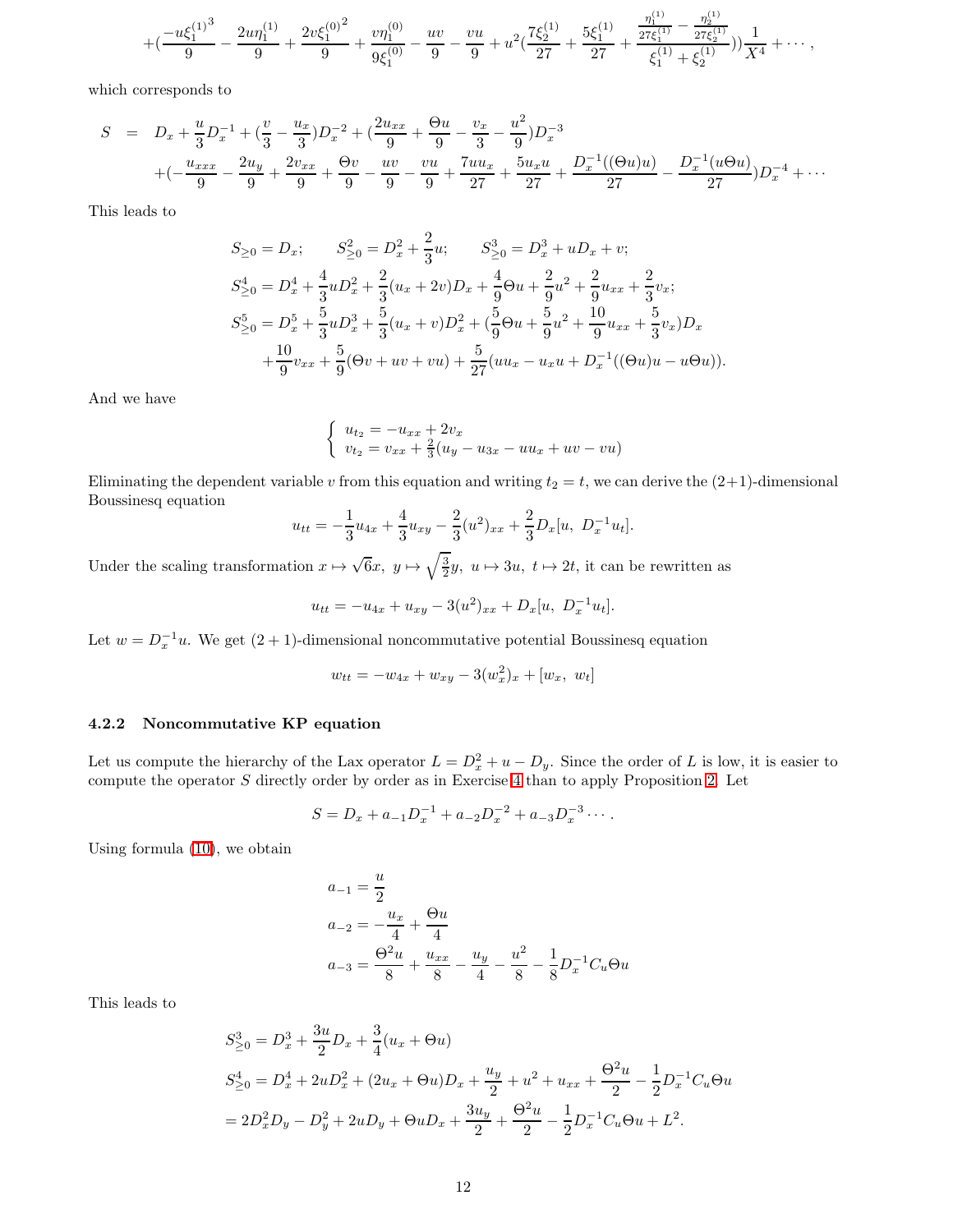And we have

$$
u_{t_3} = \frac{1}{4}(u_{xxx} + 3uu_x + 3u_xu + 3\Theta u_y - 3C_u\Theta u),
$$

which is the noncommutative KP equation and can be obtained from the recursion operator of KP, cf. [\[DF92\]](#page-15-4), and

$$
u_{t_4} = \frac{1}{2}(u_{xxy} + \Theta^2 u_y + 2uu_y + 2u_y u + u_x \Theta u + (\Theta u)u_x + C_u D_x^{-1} C_u \Theta u - \Theta C_u \Theta u - C_u \Theta^2 u),
$$

which appeared in [\[HT03\]](#page-15-19), cf. formula  $(2.14)$ , with a mistake: the last two terms are missing.

#### 4.2.3 Noncommutative mKP equation

Let us compute the hierarchy of the Lax operator  $L = D_x^2 + uD_x + v + D_x^{-1}w - D_y$ . Let

$$
S = D_x + a_0 + a_{-1}D_x^{-1} + \cdots.
$$

Using formula [\(10\)](#page-6-0), we obtain

$$
a_0 = \frac{u}{2}
$$
  

$$
a_{-1} = -\frac{u_x}{4} - \frac{u^2}{8} + \frac{v}{2} + (D_x + \frac{C_u}{2})^{-1} \frac{u_y}{4}
$$

This leads to

$$
S_{\geq 1} = D_x; \qquad S_{\geq 1}^2 = D_x^2 + uD_x; \qquad S_{\geq 1}^3 = D_x^3 + \frac{3u}{2}D_x^2 + \frac{3}{8}(2u_x + u^2 + 4v + 2(D_x + \frac{C_u}{2})^{-1}u_y)D_x.
$$

And we have

$$
\begin{cases}\nu_{t_2} = u_y + 2v_x + uv - vu \\
v_{t_2} = v_x + 2w_x + uv_x + uw - wu \\
w_{t_2} = -w_{xx} + (wu)_x\n\end{cases}
$$

$$
\left\{\begin{array}{l} u_{t_3}=\frac{1}{4}u_{xxx}+\frac{3}{8}C_u u_{xx}-\frac{3}{8}u u_x u+\frac{3}{4}u_{xy}+\frac{3}{8}(u^2)_y+\frac{3}{2}v_{xx}+\frac{3}{2}v_y+\frac{3}{2}u v_x+\frac{3}{2}v u_x-\frac{3}{8}C_v u^2\\ -\frac{3}{4}C_v u_x+3w_x+\frac{3}{2}C_u w+\frac{3}{4}(D_y-D_x^2-uD_x+R_{u_x}-C_v)(D_x+\frac{C_u}{2})^{-1}u_y\\ v_{t_3}=v_{xxx}+\frac{3}{2}u v_{xx}+\frac{3}{4}u_x v_x+\frac{3}{8}u^2 v_1+\frac{3}{2}v v_1+\frac{3}{2}u w_x+\frac{3}{2}w_x u+\frac{3}{4}u u_x+\frac{3}{4}u_x w-\frac{3}{8}C_w u^2\\ -\frac{3}{2}C_w v+\frac{3}{4}(R_{v_x}-C_w)(D_x+\frac{C_u}{2})^{-1}u_y\\ w_{t_3}=w_{xxx}-(wa_0)_{xx}+(wa_{-1})_x\end{array}\right.
$$

The reduction  $v = w = 0$  leads to the noncommutative mKP equation

$$
u_{t_3} = \frac{1}{4}u_{xxx} + \frac{3}{8}C_u u_{xx} - \frac{3}{8}u u_x u + \frac{3}{4}u_{xy} + \frac{3}{8}(u^2)_y + \frac{3}{4}(D_y - D_x^2 - L_u D_x + R_{u_x})(D_x + \frac{C_u}{2})^{-1}u_y.
$$
 (26)

<span id="page-12-1"></span>If we introduce new variable p satisfying  $u_y = p_x + \frac{1}{2}C_u p$ , The system for u and p is equivalent to the matrix mKP in [\[Adl\]](#page-14-1).

If u does not depend on y, i.e.  $u_y = 0$ , this gives us the noncommutative mKdV equation, [\[OS98,](#page-15-12) [OW00\]](#page-15-9)

$$
u_{t_3} = \frac{1}{4}u_{xxx} + \frac{3}{8}C_u u_{xx} - \frac{3}{8}u u_x u.
$$

If u takes its value over  $\mathbb C$  (commutative), this gives us the well known mKP equation

<span id="page-12-0"></span>
$$
u_{t_3} = \frac{1}{4}u_{xxx} - \frac{3}{8}u^2u_x + \frac{3}{4}\Theta u_y + \frac{3}{4}u_x\Theta u.
$$
 (27)

We know Miura transformation  $V = u_x - \frac{u^2}{2} + \Theta u$  transforms the mKP equation [\(27\)](#page-12-0) into the KP equation  $V_{t3} = \frac{1}{4}V_{xxx} + \frac{3}{4}VV_x + \frac{3}{4}\Theta V_y$ . However, we do not know a Miura transformation for noncommutative mKP [\(26\)](#page-12-1).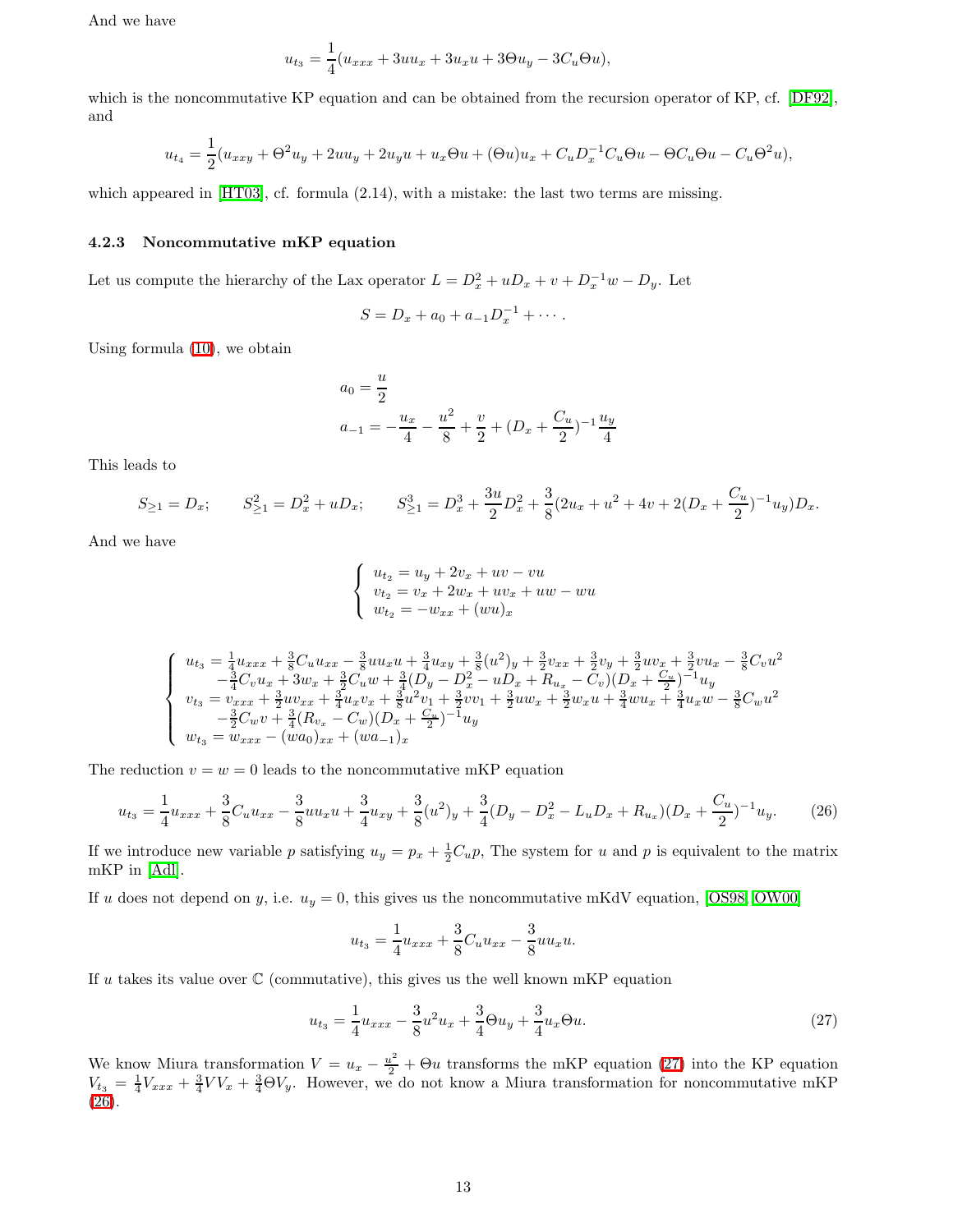#### 4.2.4 Nonsymmetric Novikov-Veselov equation

Consider the Lax operator  $L = u + D_x^{-1}v - D_y$  (case c)<sup>1</sup>. Let  $S = D_x + a_0 + a_{-1}D_x^{-1} + \cdots$ . Using formula [\(7\)](#page-4-0), we have

$$
a_0 = (C_u - D_y)^{-1} u_x;
$$
  
\n
$$
a_{-1} = (C_u - D_y)^{-1} (v_x + C_v a_0),
$$

leading to  $S^1_{\geq 1} = D_x$ ,  $S^2_{\geq 1} = D_x^2 + 2a_0D_x$ ,  $S^3_{\geq 1} = D_x^3 + 3a_0D_x^2 + 3(a_{0x} + a_{-1} + a_0^2)D_x$ . From the Lax equation, we obtain

$$
\begin{cases}\nu_{t_2} = u_{xx} + 2v_x + 2a_0u_x + 2a_0v - 2va_0 \\
v_{t_2} = -v_{xx} + 2(va_0)_x \\
u_{t_3} = u_{xxx} + 3(a_0u_x)_x + 3a_{-1}u_x + 3a_0^2u_x + 3a_0v_x + 3(va_0)_x - 3C_v(a_{0x} + a_{-1} + a_0^2) \\
v_{t_3} = v_{xxx} - 3(v_xa_0)_x + 3(va_{-1})_x + 3(va_0^2)_x\n\end{cases}
$$

The reduction  $v = 0$  leads to

$$
u_{t_2} = u_{xx} - 2\{(D_y - C_u)^{-1}u_x\}u_x.
$$

Let  $w = (D_y - C_u)^{-1}u_x$ . This equation transforms into the noncommutative Burgers equation  $w_{t_2} = w_{xx}-2ww_x$ , which is linearisable, that is, we obtain  $p_t = p_{xx}$  by  $pw = -p_x$ .

There is no reduction  $u = 0$  in noncommutative case. In the commutative case, the reduction  $u = 0$  leads to the nonsymmetric Novikov–Veselov equation [\[NV86\]](#page-15-20)

$$
v_{t_3} = v_{xxx} - 3(v\Theta^{-1}v)_x.
$$

### 5 Conclusion

We have demonstrated the power of the symbolic representation in the study of  $(2 + 1)$ -dimensional integrable equations. It enables us to produce the hierarchies of  $(2 + 1)$ -dimensional integrable equations from the scalar Lax operators and to study their properties globally. We proved the conjecture of Mikhailov and Yamilov on the ring extension for  $(2 + 1)$ -dimensional commutative integrable equations derived from scalar Lax operators. The method can easily adapt to the case of  $(2 + 1)$ -dimensional differential-difference integrable equation with scalar Lax operators [\[BS01\]](#page-15-13).

Noncommutative integrable equations can be considered as quantised analogs of classical integrable equations, which is very important in string theory. Right after finishing the paper, we noticed a few papers on constructing noncommutative integrable equations in the framework of the Sato theory motivated by noncommutative gauge theories, cf. [\[HT03,](#page-15-19) [Ham05\]](#page-15-21) and references therein. However, the authors only used an ansatz to derive the equations from some scalar Lax operators in case a instead of this systematical manner. There are few papers on noncommutative  $(2 + 1)$ -dimensional integrable equations derived from the scalar Lax operators in cases **b** and **c** such as noncommutative mKP, where the new type of nonlocal terms such as  $(D_x + \frac{C_u}{2})^{-1}u_y$  and  $(D_y - C_u)^{-1}u_x$  appear. To study these equations further such as constructing their Hamiltonian operators and soliton solutions may provide a deeper understanding of noncommutative geometry.

### Acknowledgments

The author would like to thank A. Hone, A.V. Mikhailov, V.S. Novikov and J.A. Sanders for useful discussions.

## Appendix: Proof of Proposition [4](#page-8-1)

**Proof.** We need to show (cf. [\(14\)](#page-6-2) for all  $l \geq 2$  that

<span id="page-13-0"></span>
$$
b_{l-1}(-\sum_{s=2}^{l} \xi_{j_s}^{(i_s)}, -\sum_{s=2}^{l} \eta_{j_s}^{(i_s)}, \xi_{j_2}^{(i_2)}, \eta_{j_2}^{(i_2)}, \cdots, \xi_{j_{l-1}}^{(i_{l-1})}, \eta_{j_{l-1}}^{(i_{l-1})}, X + \xi_{j_l}^{(i_l)}) = b_{l-1}(\xi_{j_2}^{(i_2)}, \eta_{j_2}^{(i_2)}, \cdots, \xi_{j_l}^{(i_l)}, \eta_{j_l}^{(i_l)}, X). \tag{28}
$$

<sup>&</sup>lt;sup>1</sup>In the commutative case, this worked out in paper [\[BS01\]](#page-15-13) by both central extension approach and the operand approach.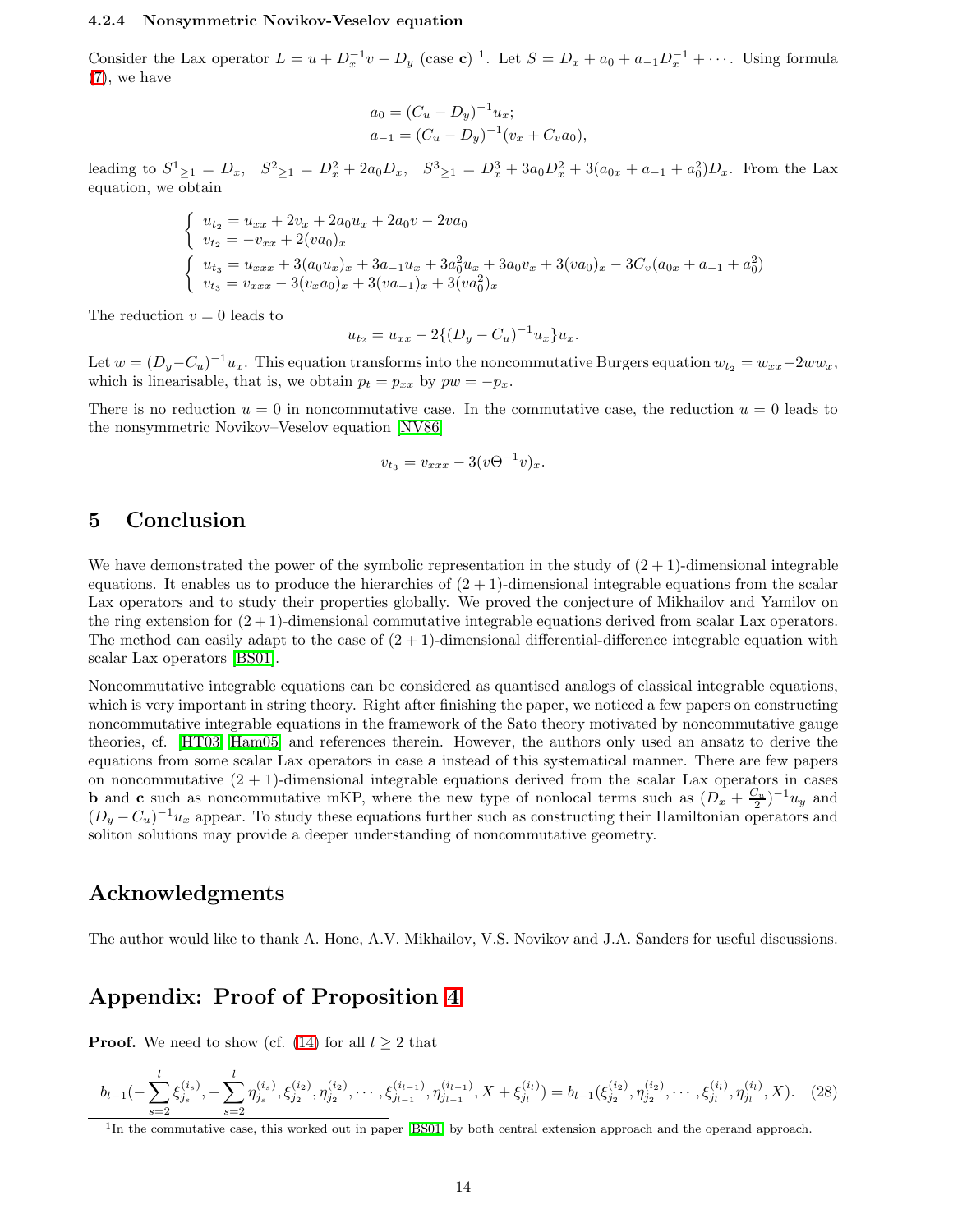We prove it by induction. It is true for  $l = 2$  since

$$
b_1(-\xi_{j_2}^{(i_2)},-\eta_{j_2}^{(i_2)},X+\xi_{j_2}^{(i_2)})=\frac{-\xi_{j_2}^{(i_2)}}{N_1(-\xi_{j_2}^{(i_2)},-\eta_{j_2}^{(i_2)},X+\xi_{j_2}^{(i_2)})}=\frac{\xi_{j_2}^{(i_2)}}{N_1(\xi_{j_2}^{(i_2)},\eta_{j_2}^{(i_2)},X)}=b_1(\xi_{j_2}^{(i_2)},\eta_{j_2}^{(i_2)},X).
$$

Assume that formula [\(28\)](#page-13-0) is valid for  $l - 1$ . Then its the left-hand side equals

$$
\begin{aligned}\n&\frac{b_{l-2}(-\sum_{s=2}^{l} \xi_{js}^{(i_{s})}, -\sum_{s=2}^{l} \eta_{js}^{(i_{s})}, \xi_{js}^{(i_{2})}, \eta_{js}^{(i_{2})}\cdots,\xi_{j_{l-2}}^{(i_{l-2})}, \eta_{j_{l-2}}^{(i_{l-2})}, X+\xi_{j_{l-1}}^{(i_{l-1})}+\xi_{j_{l}}^{(i_{l})}) \\
&\frac{N_{l-1}(-\sum_{s=2}^{l} \xi_{js}^{(i_{s})}, -\sum_{s=2}^{l} \eta_{js}^{(i_{s})}, \xi_{js}^{(i_{2})}, \eta_{js}^{(i_{2})}\cdots,\xi_{j_{l-1}}^{(i_{l-1})}, \eta_{j_{l-1}}^{(i_{l-1})}, X+\xi_{j_{l}}^{(i_{l})}) \\
&-\frac{b_{l-2}(\xi_{js}^{(i_{2})}, \eta_{js}^{(i_{2})}, \cdots,\xi_{j_{l-1}}^{(i_{l-1})}, \eta_{j_{l-1}}^{(i_{l-1})}, X+\xi_{j_{l}}^{(i_{l})}) \\
&-\frac{b_{l-2}(\xi_{js}^{(i_{2})}, \eta_{js}^{(i_{2})}\cdots,\xi_{j_{l-2}}^{(i_{l-2})}, \eta_{j_{l-2}}^{(i_{l-1})}, \eta_{j_{l-1}}^{(i_{l-1})}, X+\xi_{j_{l}}^{(i_{l})}) \\
&-\frac{b_{l-2}(\xi_{j_{2}}^{(i_{2})}, \eta_{js}^{(i_{2})}\cdots,\xi_{j_{l-2}}^{(i_{l-2})}, \eta_{j_{l-2}}^{(i_{l-1})}, \xi_{j_{l-1}}^{(i_{l-1})}+\xi_{j_{l}}^{(i_{l})}, \eta_{j_{l-1}}^{(i_{l-1})}+\eta_{j_{l}}^{(i_{l})}, X) \\
&+\frac{b_{l-2}(\xi_{js}^{(i_{2})}, \eta_{js}^{(i_{2})}\cdots,\xi_{j_{l-2}}^{(i_{l-1})}, \eta_{j_{l-1}}^{(i_{l-1})}, X+\xi_{j_{l}}^{(i_{l})})}{N_{1}(\xi_{ji}^{(i)}, \eta_{js}^{(i_{l})}, X)} \\
&+\frac{b_{l-3}(\xi_{j_{2
$$

Meanwhile, the right side gives us

$$
\frac{b_{l-2}(\xi_{j_2}^{(i_2)}, \eta_{j_2}^{(i_2)}\cdots, \xi_{j_{l-1}}^{(i_{l-1})}, \eta_{j_{l-1}}^{(i_{l-1})}, X + \xi_{j_l}^{(i_l)}) - b_{l-2}(\xi_{j_3}^{(i_3)}, \eta_{j_3}^{(i_3)}, \cdots, \xi_{j_l}^{(i_l)}, \eta_{j_l}^{(i_l)}, X) \n\frac{N_{l-1}(\xi_{j_2}^{(i_2)}, \eta_{j_2}^{(i_2)}, \cdots, \xi_{j_l}^{(i_l)}, \eta_{j_l}^{(i_l)}, X)}{N_{l-1}(\xi_{j_2}^{(i_2)}, \eta_{j_2}^{(i_2)}, \cdots, \xi_{j_{l-2}}^{(i_{l-2})}, \eta_{j_{l-2}}^{(i_{l-2})}, X + \xi_{j_{l-1}}^{(i_{l-1})} + \xi_{j_l}^{(i_l)}) \n\frac{b_{l-3}(\xi_{j_2}^{(i_2)}, \eta_{j_2}^{(i_2)}, \cdots, \xi_{j_{l-2}}^{(i_{l-2})}, \eta_{j_{l-2}}^{(i_{l-2})}, X + \xi_{j_{l-1}}^{(i_{l-1})} + \xi_{j_l}^{(i_l)}) \n\frac{b_{l-3}(\xi_{j_2}^{(i_2)}, \eta_{j_2}^{(i_2)}, \cdots, \xi_{j_{l-2}}^{(i_{l-1})}, \eta_{j_{l-2}}^{(i_{l-2})} + \eta_{j_{l-1}}^{(i_{l-1})}, X + \xi_{j_l}^{(i_l)}) \n\frac{b_{l-3}(\xi_{j_2}^{(i_2)}, \eta_{j_2}^{(i_2)}, \cdots, \xi_{j_l}^{(i_{l-1})}, \eta_{j_{l-1}}^{(i_{l-2})} + \eta_{j_{l-1}}^{(i_{l-1})}, X + \xi_{j_l}^{(i_l)}) \n\frac{b_{l-3}(\xi_{j_3}^{(i_3)}, \eta_{j_3}^{(i_3)}, \cdots, \xi_{j_{l-1}}^{(i_{l-1})}, \eta_{j_{l-1}}^{(i_{l-1})}, X + \xi_{j_l}^{(i_l)}) - b_{l-3}(\xi_{j_3}^{(i_3)}, \eta_{j_3}
$$

The difference between the above two expression vanishes due to the induction assumption, which implies that

$$
\frac{N_{l-3}(\xi_{j_2}^{(i_2)},\eta_{j_2}^{(i_2)},\cdots,\xi_{j_{l-2}}^{(i_{l-2})},\eta_{j_{l-2}}^{(i_{l-2})},X+\xi_{j_{l-1}}^{(i_{l-1})})b_{l-3}(\xi_{j_2}^{(i_2)},\eta_{j_2}^{(i_2)}\cdots,\xi_{j_{l-2}}^{(i_{l-2})},\eta_{j_{l-2}}^{(i_{l-2})},X+\xi_{j_{l-1}}^{(i_{l-1})})}{N_{l-2}(\xi_{j_2}^{(i_2)},\eta_{j_2}^{(i_2)},\cdots,\xi_{j_{l-1}}^{(i_{l-1})},\eta_{j_{l-1}}^{(i_{l-1})},X)N_1(\xi_{j_{l-1}}^{(i_{l-1})},\eta_{j_{l-1}}^{(i_{l-1})},X)}\\=\frac{b_{l-3}(\xi_{j_2}^{(i_2)},\eta_{j_2}^{(i_2)},\cdots,\xi_{j_{l-2}}^{(i_{l-2})}+\xi_{j_{l-1}}^{(i_{l-1})},\eta_{j_{l-2}}^{(i_{l-2})}+\eta_{j_{l-1}}^{(i_{l-1})},X)}{N_1(\xi_{j_{l-1}}^{(i_{l-1})},\eta_{j_{l-1}}^{(i_{l-1})},X)}-\frac{b_{l-3}(\xi_{j_3}^{(i_3)},\eta_{j_3}^{(i_3)},\cdots,\xi_{j_{l-1}}^{(i_{l-1})},\eta_{j_{l-1}}^{(i_{l-1})},X)}{N_{l-2}(\xi_{j_2}^{(i_2)},\eta_{j_2}^{(i_2)},\cdots,\xi_{j_{l-1}}^{(i_{l-1})},\eta_{j_{l-1}}^{(i_{l-1})},X)}.
$$

By now we proved our proposition.  $\diamond$ 

# References

- <span id="page-14-0"></span>[AD93] C. Athorne and I. Ya. Dorfman. The Hamiltonian structure of the  $(2 + 1)$ -dimensional Ablowitz-Kaup-Newell-Segur hierarchy. J. Math. Phys., 34(8):3507–3517, 1993.
- <span id="page-14-1"></span>[Adl] V.E. Adler. On the relation between multifield and multidimensional integrable equations. [arXiv:nlin.SI/0011039.](http://arxiv.org/abs/nlin/0011039)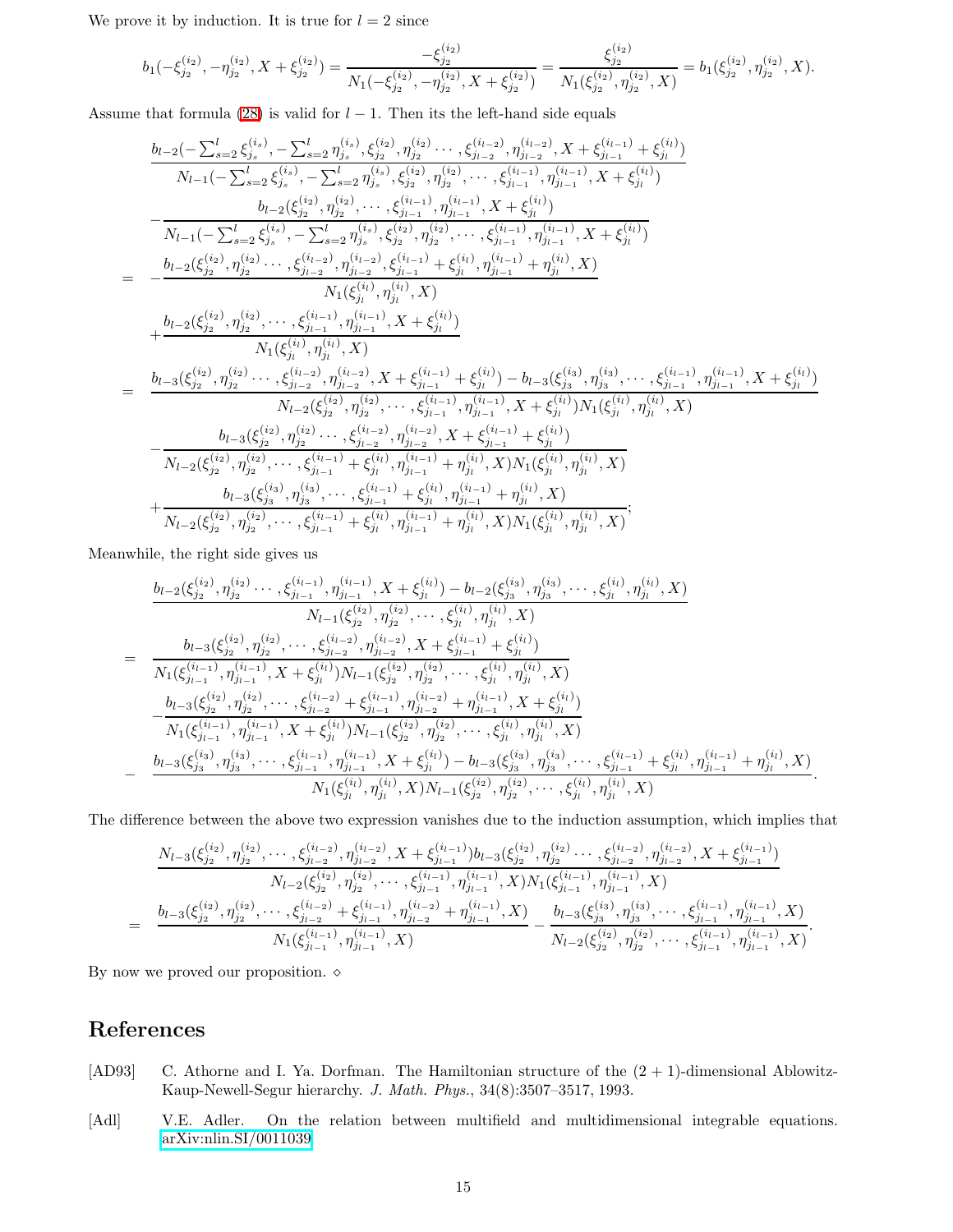- <span id="page-15-15"></span><span id="page-15-13"></span>[Bla98] M. Blaszak, editor. Multi–Hamiltonial Theory of Dynamical Systems. Springer Verlag, Berlin, 1998.
- [BS01] M. Blaszak and A. Szum. Lie algebraic approach to the construction of  $(2 + 1)$  dimensional lattice– field and field integrable Hamiltonian equations. J. Math. Phys., 42(1):225–259, 2001.
- <span id="page-15-8"></span>[BSW98] Frits Beukers, Jan A. Sanders, and Jing Ping Wang. One symmetry does not imply integrability. J. Differential Equations, 146(1):251–260, 1998.
- <span id="page-15-17"></span>[CLO97] David Cox, John Little, and Donal O'Shea. Ideals, varieties, and algorithms. Springer-Verlag, New York, second edition, 1997. An introduction to computational algebraic geometry and commutative algebra.
- <span id="page-15-4"></span>[DF92] I. Ya. Dorfman and A. S. Fokas. Hamiltonian theory over noncommutative rings and integrability in multidimensions. J. Math. Phys., 33(7):2504–2514, 1992.
- <span id="page-15-2"></span>[FS88] A. S. Fokas and P. M. Santini. Recursion operators and bi-hamiltonian structures in multidimensions .2. Commun. Math. Phys., 116(3):449–474, 1988.
- <span id="page-15-6"></span>[GD75] I. M. Gel'fand and L. A. Dikiĭ. Asymptotic properties of the resolvent of Sturm-Liouville equations, and the algebra of Korteweg-de Vries equations. Uspehi Mat. Nauk,  $30(5(185))$ :67–100, 1975. English translation: Russian Math. Surveys, 30 (1975), no. 5, 77-113.
- <span id="page-15-16"></span>[GD76] I.M. Gel'fand and L.A. Dikii. Fractional powers of operatorsand Hamiltonian systems. Functional Analysis and its Applications, 10(4):259–273, 1976.
- <span id="page-15-21"></span><span id="page-15-19"></span>[Ham05] M. Hamanaka. Commuting flows and conservation laws for noncommutative lax hierarchies. J. Math. Phys., 46(5), 2005. [arXiv:hep-th/0311206.](http://arxiv.org/abs/hep-th/0311206)
- [HT03] M. Hamanaka and K. Toda. Towards noncommutative integrable systems. Phys. Lett. A, 316(1- 2):77–83, 2003.
- <span id="page-15-14"></span>[Kup00] B.A. Kupershmidt. KP or mKP: Noncommutative Mathematics of Lagrangian, Hamiltonian, and Integrable Systems, volume 78 of Mathematical Surveys and Monographs. Amer. Math. Soc., Providence, RI, 2000.
- <span id="page-15-3"></span>[MMT88] F. Magri, C. Morosi, and G. Tondo. Nijenhuis g-manifolds and lenard bicomplexes - a new approach to kp systems. Commun. Math. Phys., 115(3):457–475, 1988.
- <span id="page-15-10"></span>[MN02] A. V. Mikhailov and V. S. Novikov. Perturbative symmetry approach. J. Phys. A, 35(22):4775–4790, 2002.
- <span id="page-15-11"></span>[MNW06] A.V. Mikhailov, V.S. Novikov, and Jing Ping Wang. On classification of integrable non-evolutionary equations. Technical report, IMSAS, University of Kent, 2006. Submitted to Commun. in Math. Phys., ArXiv [nlin.SI/0601046.](http://arxiv.org/abs/nlin/0601046)
- <span id="page-15-5"></span>[MSS91] A. V. Mikhaĭlov, A. B. Shabat, and V. V. Sokolov. The symmetry approach to classification of integrable equations. In What is integrability?, Springer Ser. Nonlinear Dynamics, pages 115–184. Springer, Berlin, 1991.
- <span id="page-15-0"></span>[MY98] A. V. Mikhailov and R. I. Yamilov. Towards classification of (2+1)-dimensional integrable equations. Integrability conditions. I. J. Phys. A, 31(31):6707–6715, 1998.
- <span id="page-15-20"></span>[NV86] S.P. Novikov and A.P. Veselov. Two-dimensional schrödinger operator: Inverse scattering transform and evolutional equations. *Phys. D*,  $18(1-3):267-273$ ,  $1986$ .
- <span id="page-15-12"></span>[OS98] Peter J. Olver and Vladimir V. Sokolov. Integrable evolution equations on associative algebras. Comm. Math. Phys., 193(2):245–268, 1998.
- <span id="page-15-9"></span>[OW00] Peter J. Olver and Jing Ping Wang. Classification of integrable one-component systems on associative algebras. Proc. London Math. Soc. (3), 81(3):566–586, 2000.
- <span id="page-15-1"></span>[SF88] P. M. Santini and A. S. Fokas. Recursion operators and bi-hamiltonian structures in multidimensions .1. Commun. Math. Phys., 115(3):375–419, 1988.
- <span id="page-15-7"></span>[SW98] Jan A. Sanders and Jing Ping Wang. On the integrability of homogeneous scalar evolution equations. J. Differential Equations, 147(2):410–434, 1998.
- <span id="page-15-18"></span>[SW00] Jan A. Sanders and Jing Ping Wang. On the integrability of non-polynomial scalar evolution equations. J. Differential Equations, 166(1):132–150, 2000.